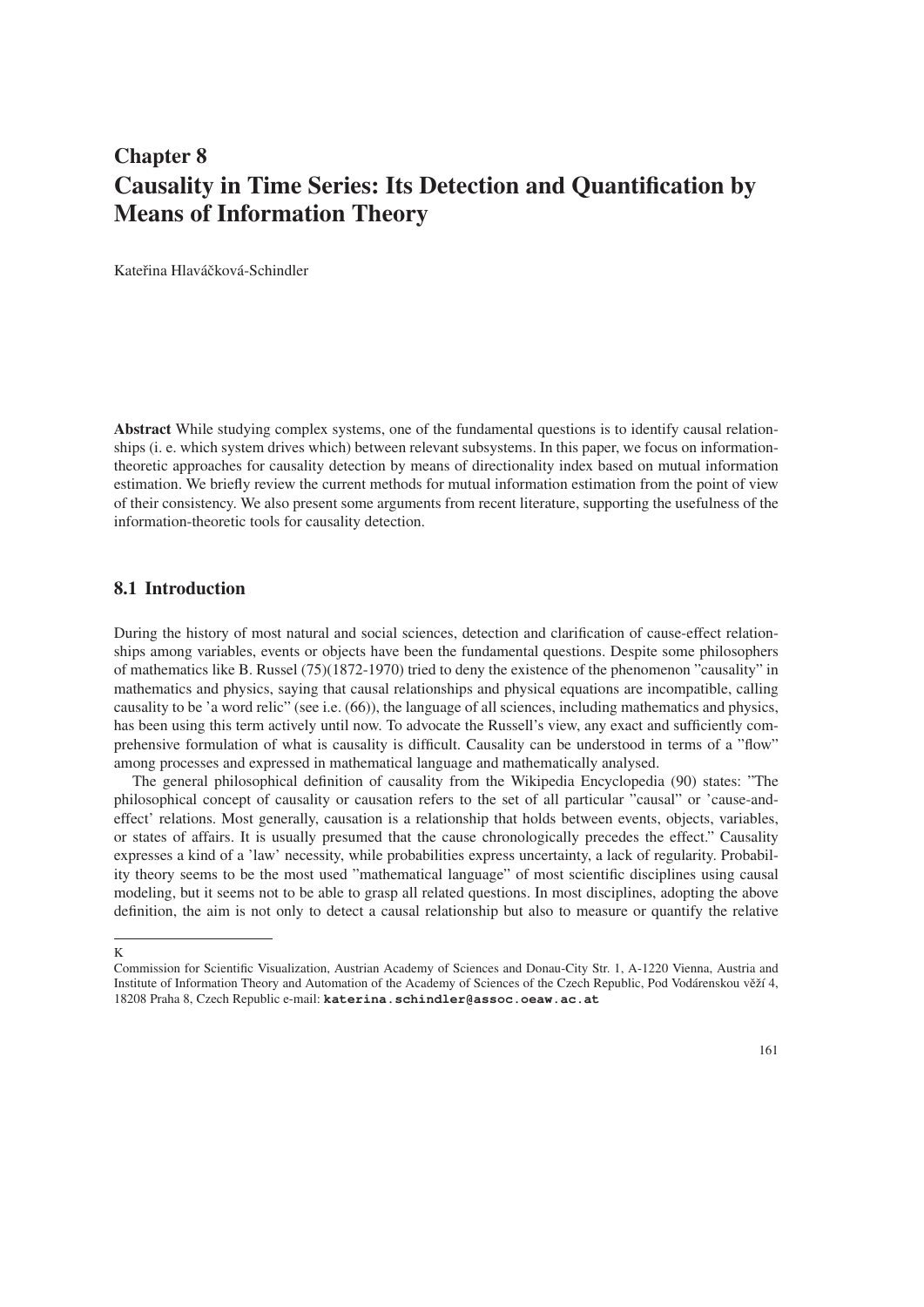strengths of these relationships. This can be done by information theory tools. In (42) we provided a detailed overview of the information-theoretic approaches for measuring of a causal influence in multi-variate time series. Here we mainly focus on the methods using mutual information for the computation of the causal directional index and entropy estimation methods. The methods are discussed from the point of view of their consistency properties and for their detailed description we refer the reader to (42). The outline of the paper is the following. Section 8.1.1 presents measures for causality detection. In Section 8.2 we define the basic information-theoretic functionals and from them derived causality measurements. Sections 8.3 and 8.4 briefly present the non-parametric and parametric methods including their consistency properties. Granger causality is discussed in Section 8.5 and conclusion is in Section 8.6.

### 8.1.1 Causality and causal measures

Most of the earlier research literature attempts to discuss unique causes in deterministic situations, and two conditions are important for deterministic causation  $(33)$ : (i) necessity: if X occurs, then Y must occur, and (ii) sufficiency: if Y occurs, then X must have occurred. However, deterministic formulation, albeit appealing and analytically tractable, is not in accordance with reality, as no real-life system is strictly deterministic (i.e. its outcomes cannot be predicted with complete certainty). So, it is more realistic if one modifies the earlier formulation in terms of likelihood (i.e. if X occurs, then the likelihood of Y occurring increases). This can be illustrated by a simple statement such as if the oil price increases, the carbon emission does not necessarily decrease, but there is a good likelihood that it will decrease. The probabilistic notion of causality is nicely described by Suppes (1970) as follows: An event X is a cause to the event Y if (i) X occurs before Y, (ii) likelihood of X is non zero, and (iii) likelihood of occurring Y given X is more than the likelihood of Y occurring alone. Although this formulation is logically appealing, there are some arbitrariness in practice in categorizing an event (33). Till 1970, the causal modeling was mostly used in social sciences. This was primarily due to a pioneering work by Selltiz et al. (1959) (81) who specified three conditions for the existence of causality:

- 1. There must be a concomitant covariation between X and Y.
- 2. There should be a temporal asymmetry or time ordering between the two observed sequences.
- 3. The covariance between X and Y should not disappear when the effects of any confounding variables (i.e. those variables which are causally prior to both X and Y) are removed.

The first condition implies a correlation between a cause and its effect, though one should explicitly remember that a perfect correlation between two observed variables in no way implies a causal relationship. The second condition is intuitively based on the arrow of time. The third condition is problematic since it requires that one should rule out all other possible causal factors. Theoretically, there are potentially an infinite number of unobserved confounding variables available, yet the set of measured variables is finite, thus leading to indeterminacy in the causal modeling approach. In order to avoid this, some structure is imposed on the adopted modeling scheme which should help to define the considered model. The way in which the structure is imposed is crucial in defining as well as in quantifying causality.

The first definition of causality which could be quantified and measured computationally, yet very general, was given in 1956 by N. Wiener (89): "For two simultaneously measured signals, if we can predict the first signal better by using the past information from the second one than by using the information without it, then we call the second signal causal to the first one."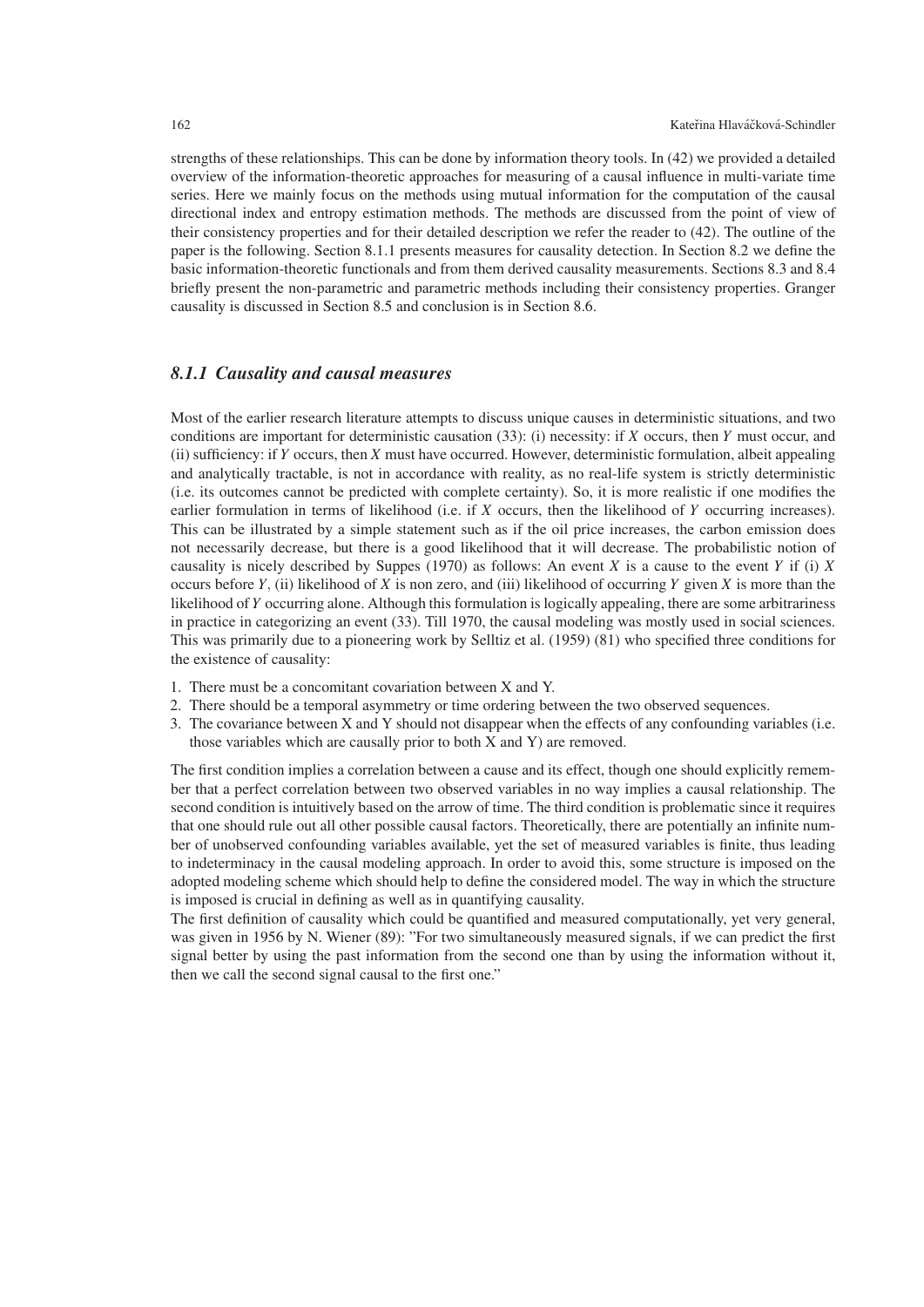The introduction of the concept of causality into the experimental practice, namely into analyses of data observed in consecutive time instants, time series, is due to Clive W. J. Granger, the 2003 Nobel prize winner in economy. In his Nobel lecture (34) he recalled the inspiration by the Wiener's work and identified two components of the statement about causality: 1. The cause occurs before the effect; 2.The cause contains information about the effect that is unique, and is in no other variable.

As Granger put it, a consequence of these statements is that the causal variable can help to forecast the effect variable after other data has been first used (34). This restricted sense of causality, referred to as Granger *causality*, GC thereafter, characterizes the extent to which a process  $X_t$  is leading another process  $Y_t$ , and builds upon the notion of incremental predictability. It is said that the *process*  $X_t$  Granger causes another process  $Y_t$  if future values of  $Y_t$  can be better predicted using the past values of  $X_t$  and  $Y_t$  rather then only past values of  $Y_t$ . The standard test of GC developed by Granger (31) is based on a linear regression model

$$
Y_t = a_o + \sum_{k=1}^{L} b_{1k} Y_{t-k} + \sum_{k=1}^{L} b_{2k} X_{t-k} + \xi_t,
$$
\n(8.1)

 $\xi_t$  are uncorrelated random variables with zero mean and variance  $\sigma^2$ , L is the specified number of time lags, and  $t = L + 1, \ldots, N$ . The null hypothesis that  $X_t$  does not Granger cause  $Y_t$  is supported when  $b_{2k} = 0$  for  $k = 1, \ldots, L$ , reducing Eq. (8.1) to

$$
Y_t = a_o + \sum_{k=1}^{L} b_{1k} Y_{t-k} + \tilde{\xi}_t.
$$
\n(8.2)

This model leads to two well-known alternative test statistics, the Granger-Sargent and the Granger-Wald test. The Granger-Sargent test is defined as

$$
GS = \frac{(R_2 - R_1)/L}{R_1/(N - 2L)},
$$
\n(8.3)

where  $R_1$  is the residual sum of squares in (8.1) and  $R_2$  is the residual sum of squares in (8.2). The GS test statistic has an F-distribution with L and  $N - 2L$  degrees of freedom. On the other hand, the Granger-Wald test is defined as

$$
GW = N \frac{\widehat{\sigma}_{\xi_i}^2 - \widehat{\sigma}_{\xi_i}^2}{\widehat{\sigma}_{\xi_i}^2},
$$
\n(8.4)

where  $\hat{\sigma}^2_{\xi_t}$  is the estimate of the variance of  $\tilde{\xi}_t$  from model (8.2) and  $\hat{\sigma}^2_{\xi_t}$  is the estimate of the variance of  $\xi_t$ from model (8.1). The GW statistic follows the  $\chi^2_L$  distribution under the null hypothesis of no causality.

This linear framework for measuring and testing causality has been widely applied not only in economy and finance (see Geweke (30) for a comprehensive survey of the literature), but also in diverse fields of natural sciences such, where specific problems of multichannel electroencephalogram recordings were solved by generalizing the Granger causality concept to multivariate case (13). Nevertheless, the limitation of the present concept to linear relations required further generalizations.

Recent development in nonlinear dynamics (1) evoked lively interactions between statistics and econometrics on one side, and physics and other natural sciences on the other side. In the field of economy, Baek and Brock (9) and Hiemstra and Jones (39) proposed a nonlinear extension of the Granger causality concept. Their non-parametric dependence estimator is based on so-called correlation integral, a probability distribution and entropy estimator, developed by physicists Grassberger and Procaccia in the field of nonlinear dynamics and deterministic chaos as a characterization tool of chaotic attractors (35). A non-parametric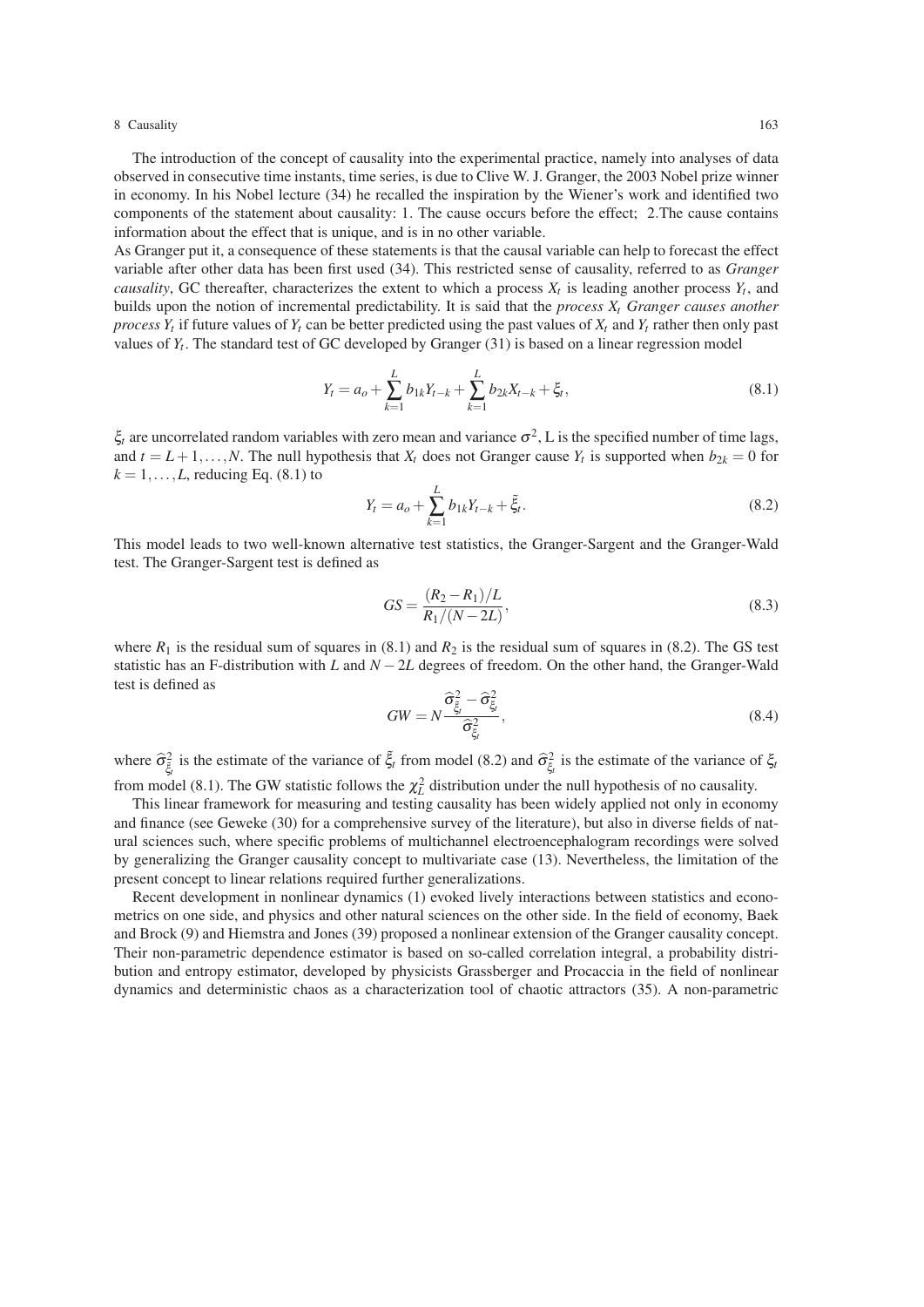approach to non-linear causality testing, based on non-parametric regression, was proposed by Bell et al. (? ). Following Hiemstra and Jones (39), Aparicio and Escribano (6) succinctly suggested an informationtheoretic definition of causality which include both linear and nonlinear dependence.

In physics and nonlinear dynamics, a considerable interest recently emerged in studying cooperative behavior of coupled complex systems (68; 14). Synchronization and related phenomena were observed not only in physical, but also in many biological systems. Examples include the cardio-respiratory interaction (76; 62) and the synchronization of neural signals (72; 57). In such physiological systems it is not only important to detect synchronized states, but also to identify drive-response relationships and thus the causality in evolution of the interacting (sub)systems. Schiff et al. (77) and Quyen et al. (72) used ideas similar to those of Granger, however, their cross-prediction models utilize zero-order nonlinear predictors based on mutual nearest neighbors. A careful comparison of these two papers (77; 72) reveals how complex is the problem of inferring causality in nonlinear systems. The authors of the two papers use contradictory assumptions for interpreting the differences in prediction errors of mutual predictions, however, both teams were able to present numerical examples in which their approaches apparently worked.

While the latter two papers use the method of mutual nearest neighbors for mutual prediction, Arnhold et al. (8) proposed asymmetric dependence measures based on averaged relative distances of the (mutual) nearest neighbors. As pointed out by Quian Quiroga et al. and by Schmitz (73; 78), these measures, however, might be influenced by different dynamics of individual signals and different dimensionality of the underlying processes, rather than by asymmetry in coupling.

Another nonlinear extension of the Granger causality approach was proposed by Chen et al. (18) using local linear predictors. An important class of nonlinear predictors are based on so-called radial basis functions (16) which were used for nonlinear parametric extension of the Granger causality concept (4). A nonparametric method for measuring causal information transfer between systems was proposed by Schreiber (80). His transfer entropy is designed as a Kullback-Leibler distance (Eq. (8.14) in Sec. 8.2.1) of transition probabilities. This measure is in fact an information-theoretic functional of probability distribution functions.

Paluš et al. (57) proposed to study synchronization phenomena in experimental time series by using the tools of information theory. Mutual information, an information-theoretic functional of probability distribution functions, is a measure of general statistical dependence. For inferring causal relation, conditional mutual information can be used. It was shown that, with proper conditioning, the Schreiber's transfer entropy (80) is equivalent to the conditional mutual information (57). The latter, however, is a standard measure of information theory.

Turning our attention back to econometrics, we can follow further development due to Diks and De-Goede (22). They again applied a nonparametric approach to nonlinear Granger causality using the concept of correlation integrals (35) and pointed out the connection between the correlation integrals and information theory. Diks and Panchenko (23) critically discussed the previous tests of Hiemstra and Jones (39). As the most recent development in economics, Baghli (10) proposes information-theoretic statistics for a modelfree characterization of causality, based on an evaluation of conditional entropy. The nonlinear extension of the Granger causality based the information-theoretic formulation has found numerous applications in various fields of natural and social sciences. Let us mention just a few examples. Schreiber's transfer entropy was used in physiology and neurophysiology (45). Paluš et al. (57) applied their conditional mutual information based measures in analyses of electroencephalograms of patients suffering from epilepsy. Other applications of the conditional mutual information in neurophysiology are due to Hinrichs et al. (40). Causality or coupling directions in multimode laser dynamics is another field where the conditional mutual information was applied (56). Having reviewed the relevant literature, we can state that the information-theoretic approach to the Granger causality plays an important, if not a dominant role in analyses of causal relationships in nonlinear systems.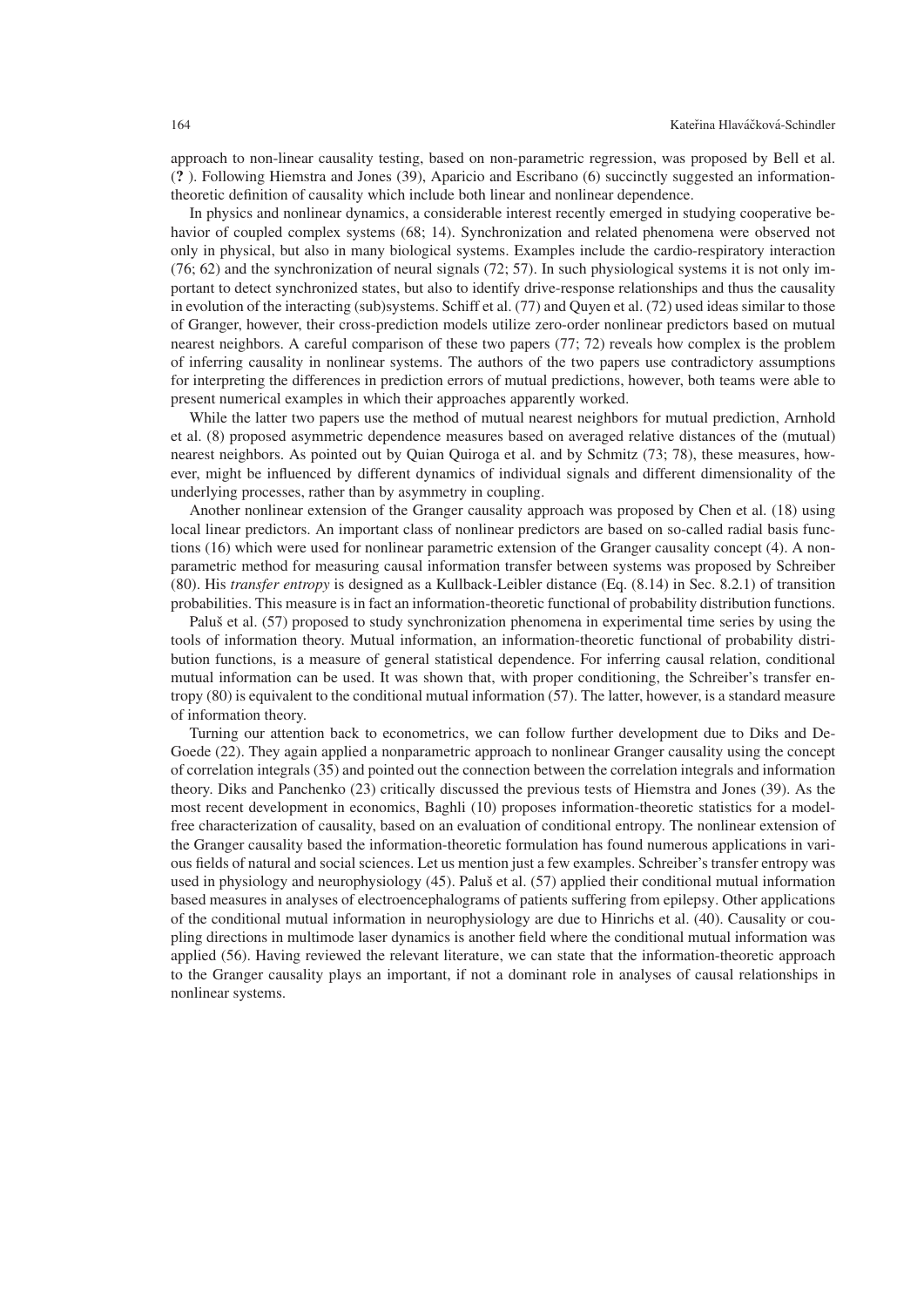### 8.2 Information theory as a tool for causality detection

### 8.2.1 Definitions of basic information theoretic functionals

We begin with the definition of differential entropy for a continuous random variable as it was introduced in 1948 by Shannon (82). Let X be a random vector taking values in  $R^d$  with probability density function (pdf)  $p(x)$ , then its **differential entropy** is defined by

$$
H(x) = -\int p(x) \ln p(x) dx,
$$
\n(8.5)

where ln is natural logarithm. We assume that  $H(x)$  is well-defined and finite. Let S be a discrete random variable having possible values  $s_1, \ldots, s_m$ , each with corresponding probability  $p_i = p(s_i)$ ,  $i = 1, \ldots m$ . The average amount of information gained from a measurement that specifies one particular value  $s_i$  is given by entropy  $H(S)$ :

$$
H(S) = -\sum_{i=1}^{m} p_i \ln p_i.
$$
 (8.6)

More general term of entropy for which is Shannon differential entropy a special case, is **Rényi entropy**, defined for a continuous case as (74)

$$
H_{\alpha}(x) = \frac{1}{1 - \alpha} \int \ln^{\alpha} p(x) dx
$$
\n(8.7)

and for the discrete case

$$
H_{\alpha}(S) = \frac{1}{1 - \alpha} \ln \sum_{i=1}^{n} p_i^{\alpha},\tag{8.8}
$$

where  $\alpha > 0$ ,  $\alpha \neq 1$ . As  $\alpha \rightarrow 1$ ,  $H_{\alpha}(x)$  converges to  $H(x)$  (or  $H_{\alpha}(S)$  converges to  $H(S)$ ), which is Shannon entropy. The **joint entropy**  $H(X, Y)$  of two discrete random variables X and Y is

$$
H(X,Y) = -\sum_{i=1}^{m_X} \sum_{j=1}^{m_Y} p(x_i, y_j) \ln p(x_i, y_j)
$$
\n(8.9)

where  $p(x_i, y_j)$  denotes the joint probability that X is in state  $x_i$  and Y in state  $y_j$ . In general, the joint entropy may be expressed in terms of **conditional entropy**  $H(X|Y)$  as follows

$$
H(X,Y) = H(X|Y) + H(Y), \text{ where}
$$
\n
$$
(8.10)
$$

$$
H(X|Y) = -\sum_{i=1}^{m_X} \sum_{j=1}^{m_Y} p(x_i, y_j) \ln p(x_i|y_j)
$$
\n(8.11)

and  $p(x_i|y_i)$  denotes the conditional probability. The **mutual information**  $I(X,Y)$  between two random variables  $X$  and  $Y$  is then defined as (82)

$$
I(X;Y) = H(X) + H(Y) - H(X,Y).
$$
\n(8.12)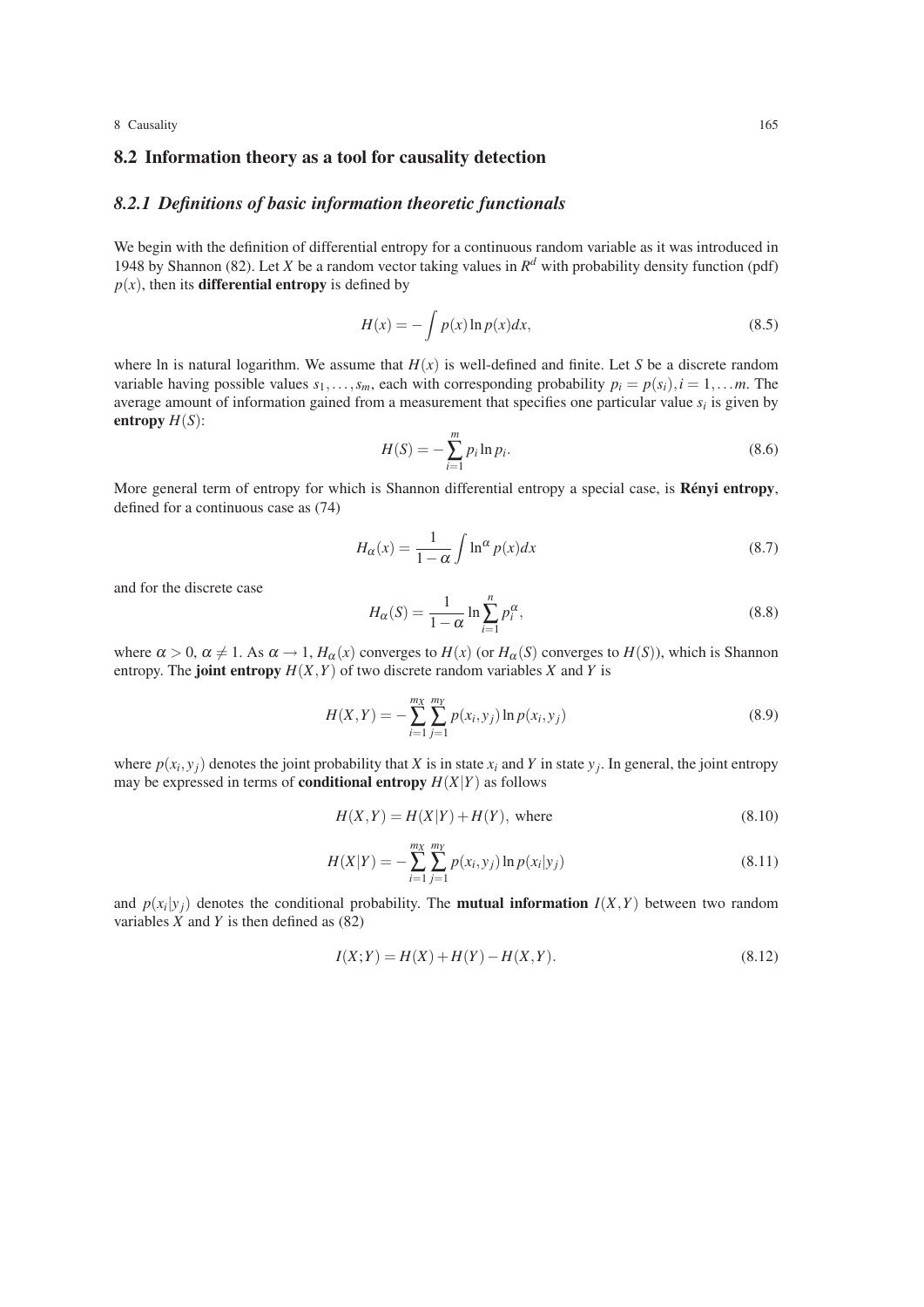It reflects the mutual reduction in uncertainty of one by knowing the other variable. This measure is nonnegative since  $H(X, Y) \le H(X) + H(Y)$ . The equality holds if and only if X and Y are statistically independent. The **conditional mutual information** (82) between random variables X and Y given Z is defined as

$$
I(X,Y|Z) = H(X|Z) + H(Y|Z) - H(X,Y|Z).
$$
\n(8.13)

For Z independent of X and Y we have  $I(X, Y|Z) = I(X, Y)$ . The **Kullback-Leibler divergence** (KLD, also called relative entropy or cross-entropy), introduced by Kullback and Leibler (50), is an alternative approach to mutual information.  $K(p, p^0)$  between two probability distributions  $\{p\}$  and  $p^0$  is

$$
K(p, p^{0}) = \sum_{i=1}^{m} p_{i} \ln(\frac{p_{i}}{p_{i}^{0}}).
$$
\n(8.14)

It can be interpreted as the information gain when an initial probability distribution  $p<sup>0</sup>$  is replaced by a final distribution p. This entropy is however not symmetric and therefore not a distance in the mathematical sense. The KLD is always nonnegative and is zero iff the distributions p and  $p<sup>0</sup>$  are identical. Mutual information is the Kullback-Leibler divergence of the product  $P(X)P(Y)$  of two marginal probability distributions from the joint probability distribution  $P(X, Y)$ , see i.e. (29). So we can look at the results about Kullback-Leibler entropy as if they were applied to mutual information.

### 8.2.2 Coarse-grained entropy and information rates

A considerable amount of approaches to inferring causality from experimental time series have their roots in studies of synchronization of chaotic systems. A. N. Kolmogorov, who introduced the theoretical concept of classification of dynamical system by information rates (46), was inspired by information theory and together with Y.G. Sinai generalized the notion of entropy of an information source (46; 84). Paluš (59) concentrated on attributes of dynamical systems studied in the ergodic theory, such as mixing and generating partitions, and demonstrated how they were reflected in the behaviour of information-theoretic functionals estimated from chaotic data. In order to obtain an asymptotic entropy estimate of an m− dimensional dynamical system, large amounts of data are necessary (59). To avoid this, Paluš (59) proposed to compute "coarse-grained entropy rates" (CER's) as relative measures of "information creation" and of regularity and predictability of studied processes.

Let  $\{x(t)\}\$  be a time series considered as a realization of a stationary and ergodic stochastic process  $\{X(t)\}\$ ,  $t = 1,2,3,...$  We denote  $x(t)$  as x and  $x(t + \tau)$  as  $x_{\tau}$  for simplicity. To define the simplest form of CER, we compute the mutual information  $I(x; x<sub>\tau</sub>)$  for all analyzed datasets and find such  $\tau_{max}$  that for  $\tau' \geq \tau_{max}$ :  $I(x; x_{\tau'}) \approx 0$  for all the data sets. Then we define a norm of the mutual information

$$
||I(x; x_{\tau})|| = \frac{\Delta \tau}{\tau_{max} - \tau_{min} + \Delta \tau} \sum_{\tau = \tau_{min}}^{\tau_{max}} I(x; x_{\tau})
$$
(8.15)

with  $\tau_{min} = \Delta \tau = 1$  sample as a usual choice. The CER  $h^1$  is then defined as  $h^1 = I(x, x_{\tau_0}) - ||I(x; x_{\tau})||$ . Since usually  $\tau_0 = 0$  and  $I(x; x) = H(X)$  which is given by the marginal probability distribution  $p(x)$ , the sole quantitative descriptor of the underlying dynamics is the mutual information norm  $(8.15)$ . Paluš et al.  $(57)$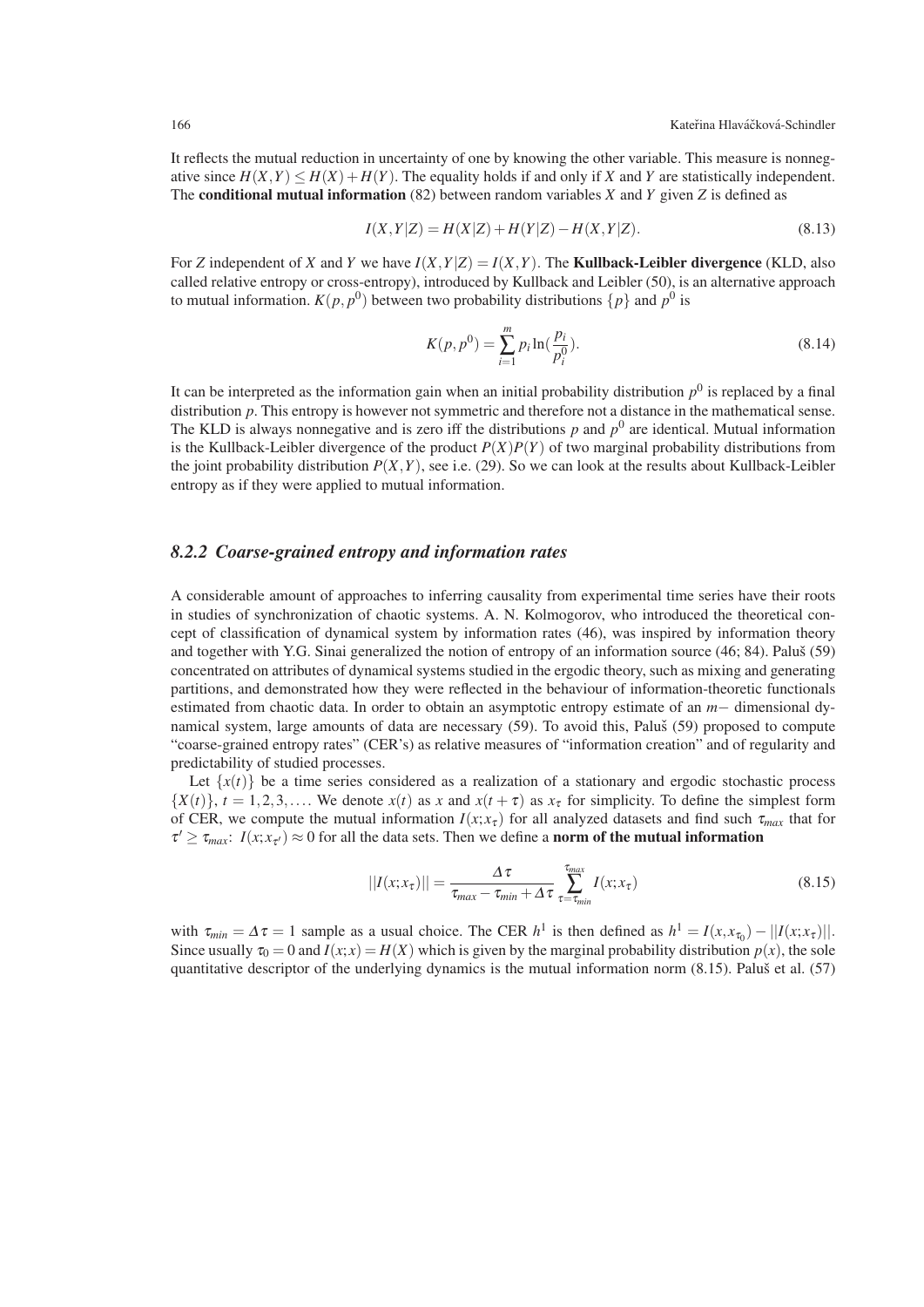called this descriptor the **coarse-grained information rate** (CIR) of the process  $\{X(t)\}\$  and denoted by  $i(X)$ .

Now, consider two time series  $\{x(t)\}$  and  $\{y(t)\}$  regarded as realizations of two processes  $\{X(t)\}$  and  ${Y(t)}$  which represent two possibly linked (sub) systems. These two systems can be characterized by their respective CIR's  $i(X)$  and  $i(Y)$ . In order to characterize an interaction of the two systems, in analogy with the above CIR, Paluš et al. (57) defined their mutual coarse-grained information rate (MCIR) by

$$
i(X,Y) = \frac{1}{2\tau_{max}} \sum_{\tau = -\tau_{max}}^{\tau_{max};\tau \neq 0} I(x; y_{\tau}).
$$
\n(8.16)

Due to the symmetry properties of  $I(x; y_\tau)$  is the mutual CIR  $i(X,Y)$  symmetric, i.e.,  $i(X,Y) = i(Y,X)$ . Assessing the direction of coupling between the two systems, i.e., causality in their evolution, we ask how is the dynamics of one of the processes, say  ${X}$ , influenced by the other process  ${Y}$ . For the quantitative answer to this question, Paluš et al. (57) proposed to evaluate the **conditional coarse-grained information** rate CCIR  $i_0(X|Y)$  of  $\{X\}$  given  $\{Y\}$ :

$$
i_0(X|Y) = \frac{1}{\tau_{max}} \sum_{\tau=1}^{\tau_{max}} I(x; x_\tau | y),
$$
\n(8.17)

considering the usual choice  $\tau_{min} = \Delta \tau = 1$  sample. For independent variables we have  $i_0(X|Y) = i(X)$ for  $\{X\}$  independent of  $\{Y\}$ , i.e., when the two systems are uncoupled. In order to have a measure which vanishes for an uncoupled system (although then it can acquire both positive and negative values), Paluš et al. (57) define

$$
i(X|Y) = i_0(X|Y) - i(X).
$$
\n(8.18)

For another approach to a directional information rate, let us consider the mutual information  $I(y; x<sub>\tau</sub>)$ measuring the average amount of information contained in the process  $\{Y\}$  about the process  $\{X\}$  in its future <sup>τ</sup> time units ahead (τ-future thereafter). This measure, however, could also contain an information about the  $\tau$ -future of the process  $\{X\}$  contained in this process itself if the processes  $\{X\}$  and  $\{Y\}$  are not independent, i.e., if  $I(x; y) > 0$ . In order to obtain the "net" information about the  $\tau$ -future of the process  $\{X\}$ contained in the process  $\{Y\}$ , we need the conditional mutual information  $I(y; x_\tau | x)$ . Next, we sum  $I(y; x_\tau | x)$ over  $\tau$  as above

$$
i_1(X,Y|X) = \frac{1}{\tau_{max}} \sum_{\tau=1}^{\tau_{max}} I(y; x_{\tau}|x); \tag{8.19}
$$

In order to obtain the "net asymmetric" information measure, we subtract the symmetric MCIR (8.16):

$$
i_2(X,Y|X) = i_1(X,Y|X) - i(X,Y).
$$
\n(8.20)

Using a simple manipulation, we find that  $i_2(X,Y|X)$  is equal to  $i(X|Y)$  defined in Eq. (8.18). By using two different ways for definition of a directional information rate, Paluš et al. (57) arrived to the same measure which they denoted by  $i(X|Y)$  and called the **coarse-grained transinformation rate** (CTIR) of  $\{X\}$  given  ${Y}$ . It is the average rate of the net amount of information "transferred" from the process  ${Y}$  to the process  ${X}$  or, in other words, the average rate of the net information flow by which the process  ${Y}$  influences the process  $\{X\}$ .

Using several numerical examples of coupled chaotic systems, Paluš et al. (57) demonstrated that the CTIR is able to identify the coupling directionality from time series measured in coupled, but not yet fully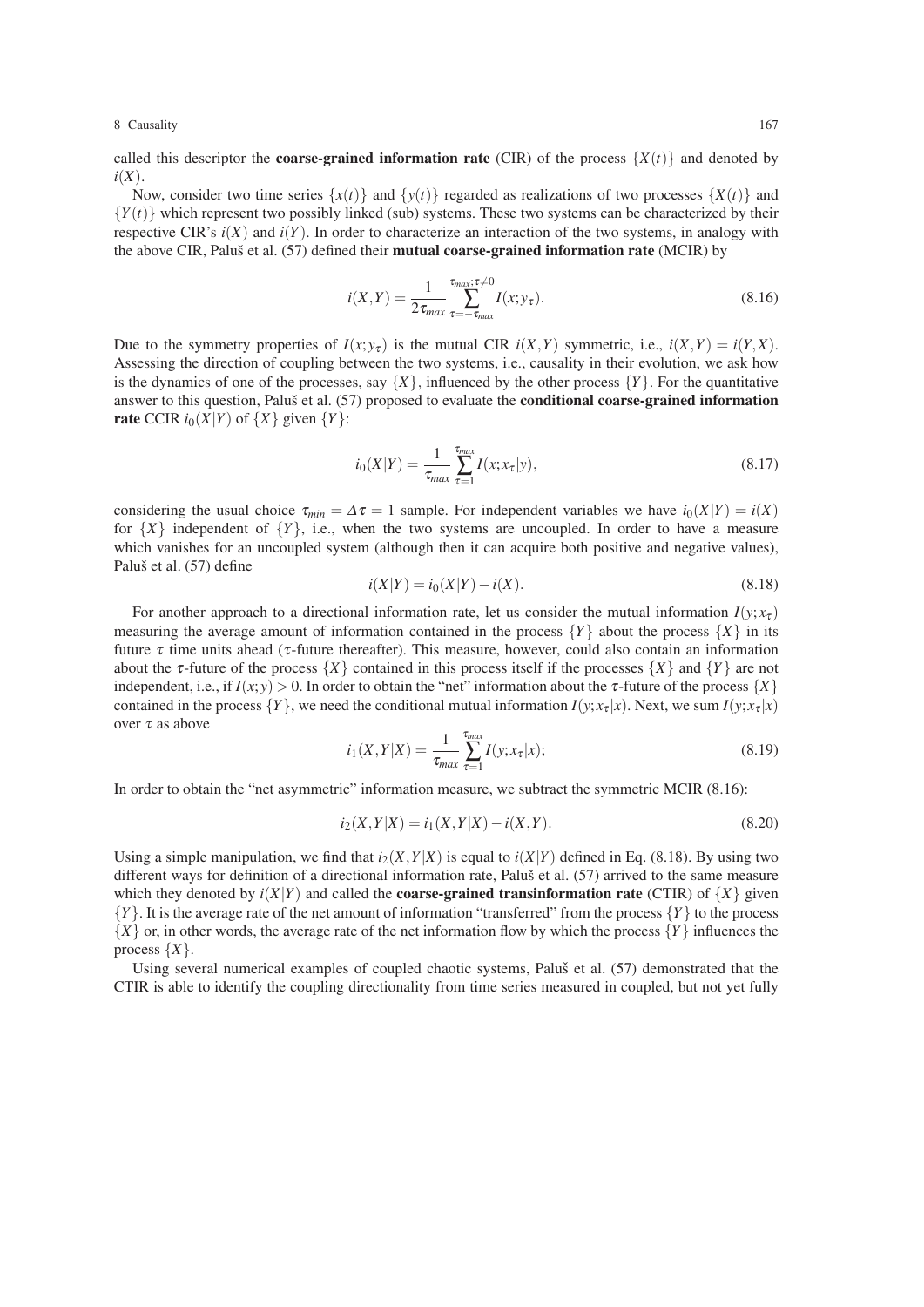synchronized systems. As a practical application, CTIR was used in analyses of electroencephalograms of patients suffering from epilepsy. Causal relations between EEG signals measured in different parts of the brain were identified. Paluš et al. demonstrated suitability of the conditional mutual information approach for analyzing causality in cardio-respiratory interaction (57).

# 8.2.3 Conditional mutual information and transfer entropy

The principal measure, used by Paluš et al. (57) for inferring causality relations, i.e., the directionality of coupling between the processes  $\{X(t)\}\$  and  $\{Y(t)\}\$ , is the conditional mutual information  $I(y; x<sub>\tau</sub>|x)$  and  $I(x; y_\tau | y)$ . If the processes  $\{X(t)\}\$ and  $\{Y(t)\}\$ are substituted by dynamical systems evolving in measurable spaces of dimensions m and n, respectively, the variables x and y in  $I(y; x<sub>\tau</sub>|x)$  and  $I(x; y<sub>\tau</sub>|y)$  should be considered as *n*− and *m*−dimensional vectors. In experimental practice, however, usually only one observable is recorded for each system. Then, instead of the original components of the vectors  $X(t)$  and  $Y(t)$ , the time delay embedding vectors according to Takens (85) are used. Then, back in time-series representation, we have

$$
I(\mathbf{Y}(t); \mathbf{X}(t+\tau)|\mathbf{X}(t)) =
$$
\n
$$
I((y(t), y(t-\rho), \dots, y(t-(m-1)\rho)); x(t+\tau)| (x(t), x(t-\eta), \dots, x(t-(n-1)\eta))),
$$
\n(8.21)

where  $\eta$  and  $\rho$  are time lags used for the embedding of systems  $X(t)$  and  $Y(t)$ , respectively. For simplicity, only the information about one component  $x(t + \tau)$  in the  $\tau$ −future of the system  $\mathbf{X}(t)$  is used. The opposite CMI  $I(X(t); Y(t + \tau) | Y(t))$  is defined in the full analogy. Exactly the same formulation can be used for Markov processes of finite orders m and n. Using the idea of finite-order Markov processes, Schreiber (80) introduced a measure quantifying causal information transfer between systems evolving in time, based on appropriately conditioned transition probabilities. Assuming that the system under study can be approximated by a stationary Markov process of order  $k$ , the transition probabilities describing the evolution of the system are  $p(i_{n+1}|i_n,\ldots,i_{n-k+1})$ . If two processes I and J are independent, then the generalized Markov property  $\langle i \rangle$ 

$$
p(i_{n+1}|i_n, \dots, i_{n-k+1}) = p(i_{n+1}|i_n^{(k)}, j_n^{(l)}),
$$
\n(8.22)

holds, where  $i_n^{(k)} = (i_n, ..., i_{n-k+1})$  and  $j_n^{(l)} = (j_n, ..., j_{n-l+1})$  and l is the number of conditioning state from process J. Schreiber proposed using the KLD (8.14) to measure the deviation of the transition probabilities from the generalized Markov property (8.22) and got the definition

$$
T_{J \to I} = \sum p(i_{n+1}, i_n^{(k)}, j_n^{(l)}) \ln \frac{p(i_{n+1} | i_n^{(k)}, j_n^{(l)})}{p(i_{n+1} | i_n^{(k)})},
$$
\n(8.23)

denoted as *transfer entropy*. It can be understood as the excess amount of bits that must be used to encode the information of the state of the process by erroneously assuming that the actual transition probability distribution function is  $p(i_{n+1}|i_n^{(k)})$ , instead of  $p(i_{n+1}|i^{(k)}, j_n^{(l)})$ . It was shown (for example in (42)) that the transfer entropy is in fact an equivalent expression for the conditional mutual information.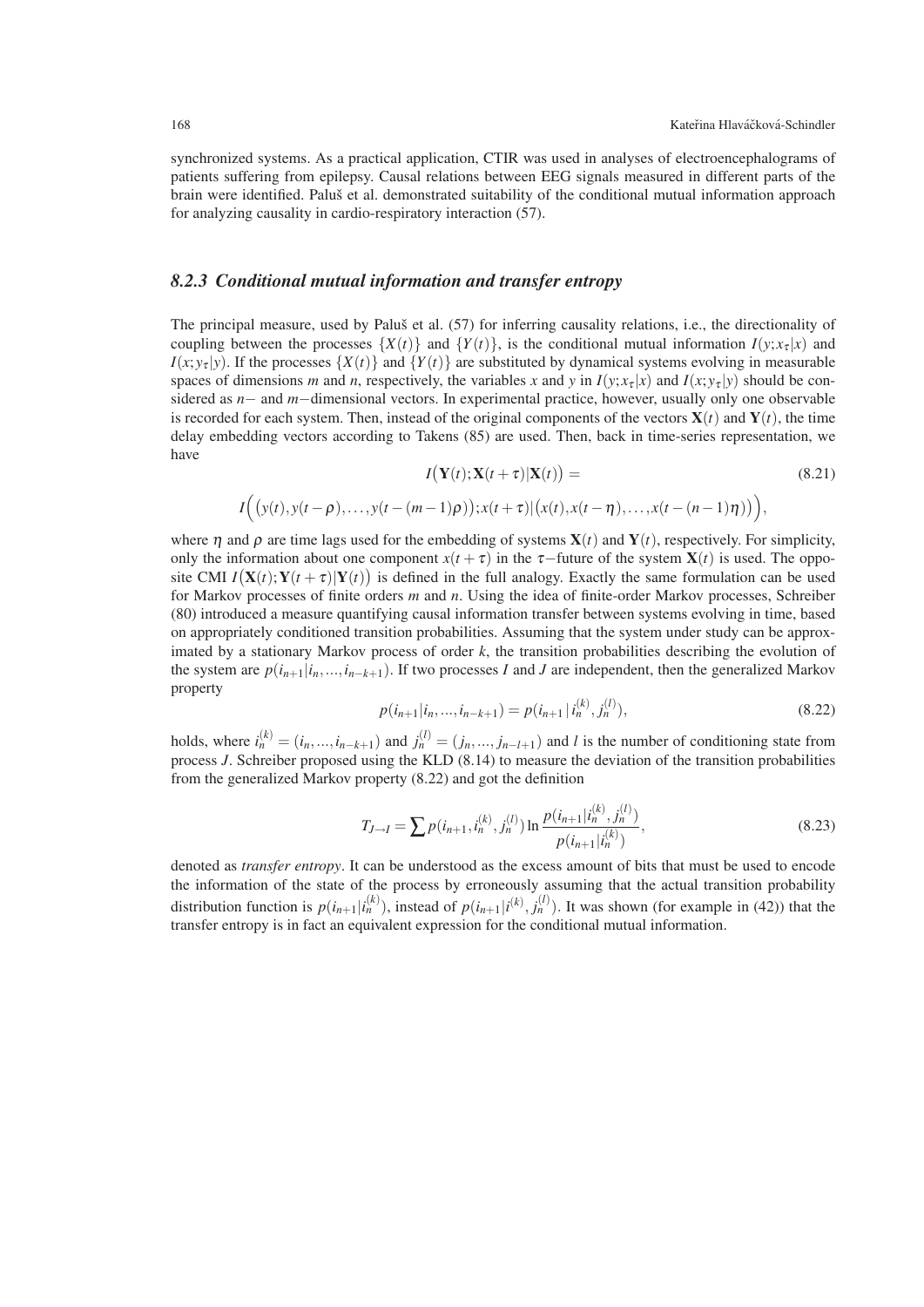# 8.2.4 Comparison of coarse grained measures and two deterministic measures for causality detection in bivariate time series

A good causality detector in time series should have a low rate of false detections. Paluš and Vejmelka (63) experimentally analyzed causality detection for bivariate time series by coarse grained measures (CTIR, defined by (8.20)) and compared it to two common deterministic approaches. Numerous examples demonstrated what problems can appear in inference of causal relationship. This to the date unique comparative work on information-theoretic causality detectors to the deterministic ones definitely deserves our attention. Three approaches were compared. In all cases, the driving, autonomous system is denoted by  $X$ , and the driven, response system by  $Y$ . As Paluš et al. in (57) explain, the direction of coupling can be inferred from experimental data only when the underlying systems are coupled, but not yet synchronized. The CTIR defined by formula (8.20) was compared to the method from Le Van Quyen (72) and the method from Arnhold et al and Quian Quiroga (8) and (73) (belonging to the methods discussed in Section 8.3.4). The second method is based on cross-prediction using the idea of mutual neighbors. A neigborhood size  $\delta$  is given. Considering a map from X to Y, a prediction is made for the value of  $y_{n+1}$  one step ahead using the formula

$$
\widehat{y}_{n+1} = \frac{1}{|V_{\delta}(X_n)|} \sum_{j:X_j \in V_{\delta}(X_n)} y_{j+1}.
$$
\n(8.24)

The volume  $V_\delta(X_n) = \{X_{n'} : |X_{n'} - X_n| < \delta\}$  is  $\delta$  neighborhood of  $X_n$  and  $|V_\delta(X_n)|$  denotes the number of points in the neighborhood. Using data rescaled to the zero mean and the unit variance, the authors define a crosspredictability index by subtracting the root-mean-square prediction error from one

$$
P(X \to Y) = 1 - \sqrt{\frac{1}{N} \sum_{n=1}^{N} (\hat{y}_{n+1} - y_{n+1})^2},
$$
\n(8.25)

measuring how system  $X$  influences the future of system  $Y$ .

The third method from Arnhold et al. and Quian Quiroga (8) and (73) uses mean square distances instead of the cross-predictions in order to quantify the closeness of points in both spaces. The time-delay embedding is first constructed in order to obtain state space vectors X and Y for both time series  $\{x_i\}$  and  $\{y_i\}$ , respectively and then the mean squared distance to  $k$  nearest neighbors is defined for each  $X$  as

$$
R_n^{(k)}(X) = \frac{1}{k} \sum_{j=1}^k |X_n - X_{r_{n,j}}|^2,
$$
\n(8.26)

where  $r_{n,j}$  the index of the j-th nearest neighbor of  $X_n$ . The Y-conditioned squared mean distance is defined by replacing the nearest neighbors of  $X_n$  by the equal time partners of the nearest neighbors of  $Y_n$  as

$$
R_n^{(k)}(X|Y) = \frac{1}{k} \sum_{j=1}^k |X_n - X_{s_{n,j}}|^2,
$$
\n(8.27)

where  $s_{n,i}$  denotes the index of the  $j-th$  nearest neighbor of  $Y_n$ . Then the asymmetric measure

$$
S^{(k)}(X|Y) = \frac{1}{N} \sum_{j=1}^{N} \frac{R_n^{(k)}(X)}{R_n^{(k)}(X|Y)}
$$
(8.28)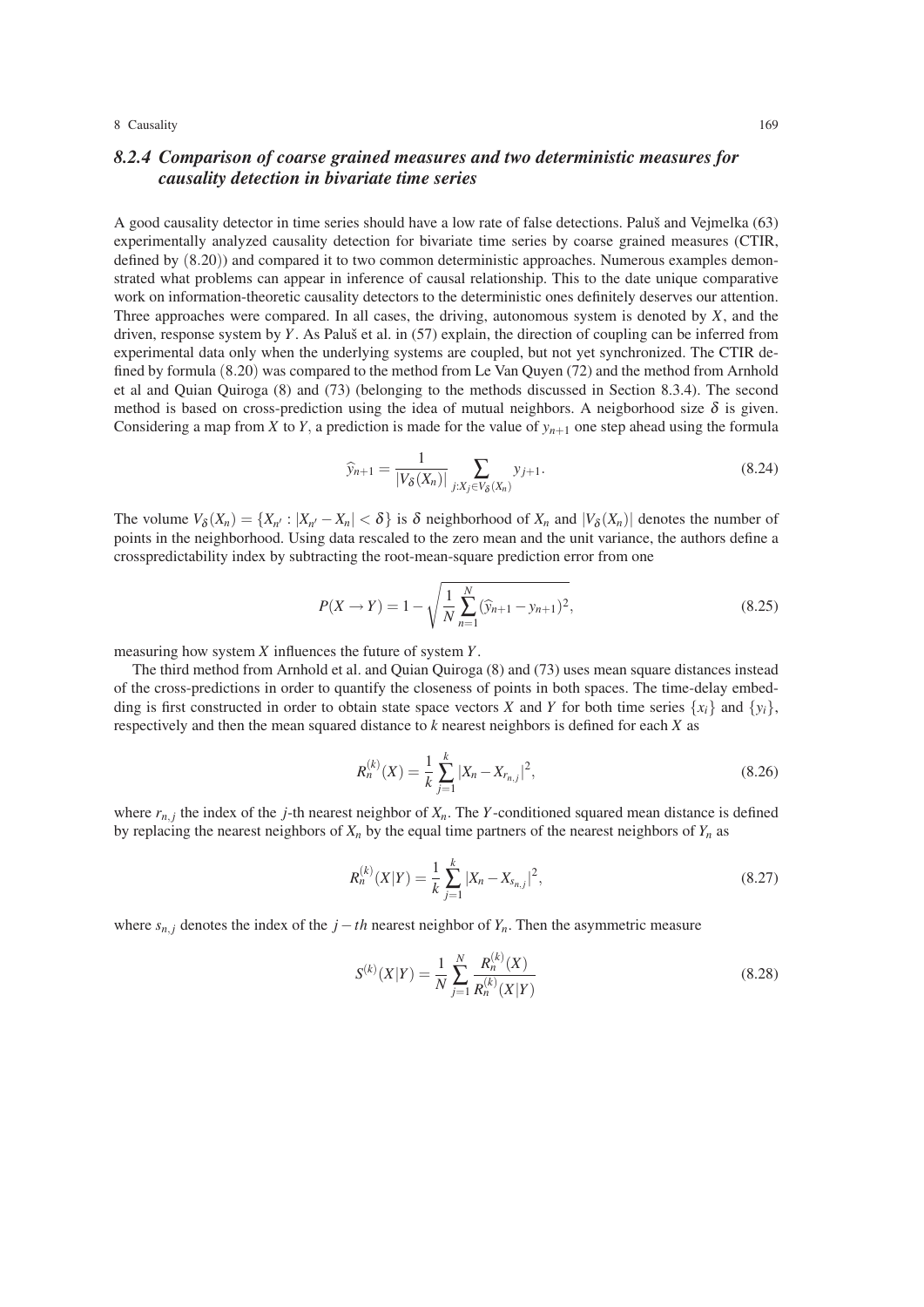should reflect the interdependence in the sense that closeness of the points in Y implies closeness of their equal time partners in X and the values of  $S^{(k)}(X|Y)$  approach to one, while, in the case of X independent of  $Y$ ,  $S^{(k)}(X|Y) \ll 1$ . The quantity  $S^{(k)}(Y|X)$  measuring the influence of X on Y is defined in full analogy.

These three measures were tested on the examples of the Rössler system driving the Lorenz system and for the unidirectionally coupled Henon system and then on unidirectionally coupled Rössler systems. Neither the cross-predictability, nor the mutual nearest neighbours statistics gave consistent results when using three different examples of unidirectionally coupled systems. Only the coarse-grained transinformation rate correctly identified the direction of the causal influence in the above three examples as well as in many other systems of different origins (tested in other works from the authors). In the above mentioned examples of unidirectionally coupled systems, the used measures were generally non-zero in both directions even before the systems became synchronized and comparison of the values of such measures did not always reflect the true causality given by the unidirectional coupling of the systems. The intuitively understandable implication that the lower prediction error (better predictability) implies the stronger dependence cannot be in general applied to nonlinear systems. When the coupling of the systems is weaker than what is necessary for the emergence of synchronization, as used in the above examples, any smooth deterministic function between the states of the systems does not have to exist yet. However, there is already some statistical relation valid on the coarse-grained description level. Although the deterministic quantities are based on the existence of a smooth functional relation, when estimated with finite precision they usually give nonzero values influenced not only by the existing statistical dependence but also by the properties of the systems other then the coupling. Therefore it is necessary to use quantities proposed for measuring statistical dependence such as information-theoretic measures which have solid mathematical background. Conditional mutual information vanishes in the uncoupled direction in the case of unidirectional coupling so that the causal direction can be identified by its statistically significant digression from zero, while in the uncoupled direction it does not cross the borders of a statistical zero. From this respect has the CTIR based causality detector a special position in the comparison to the deterministic ones. Factors and influences, which can lead to either decreased test sensitivity or to false causality detections, were identified and concrete remedies proposed in (63) in order to perform tests with high sensitivity and low rate of false positive results.

#### 8.2.5 Classification and criteria for methods for entropy estimation

The key problem for causality detection by means of conditional mutual information is to have a "good" estimator of mutual information. Most entropy estimators in the literature, which are designed for multidimensional spaces, can be applied to mutual information estimation. In the following, we adopt mathematical criteria for evaluation of the entropy estimators from Beirlant et al. (11).

# 8.2.6 Conditions and criteria

If for the identically independent distributed (i.i.d.) sample  $X_1, \ldots, X_n$ ,  $H_n$  is an estimate of  $H(f)$ , then the following types of consistencies can be considered:

Weak consistency:  $\lim_{n\to\infty} H_n = H(f)$  in probability; Mean square consistency:  $\lim_{n\to\infty} E(H_n - H(f))^2 =$ 0; Strong (universal) consistency:  $\lim_{n\to\infty} H_n = H(f)$  a.s. (almost sure); Slow-rate convergence:  $\limsup_{n\to\infty}$  $\frac{E[H_n-H]}{g} = \infty$  for any sequence of positive numbers  $\{a_n\}$  converging to zero; **Root-n consistency** re-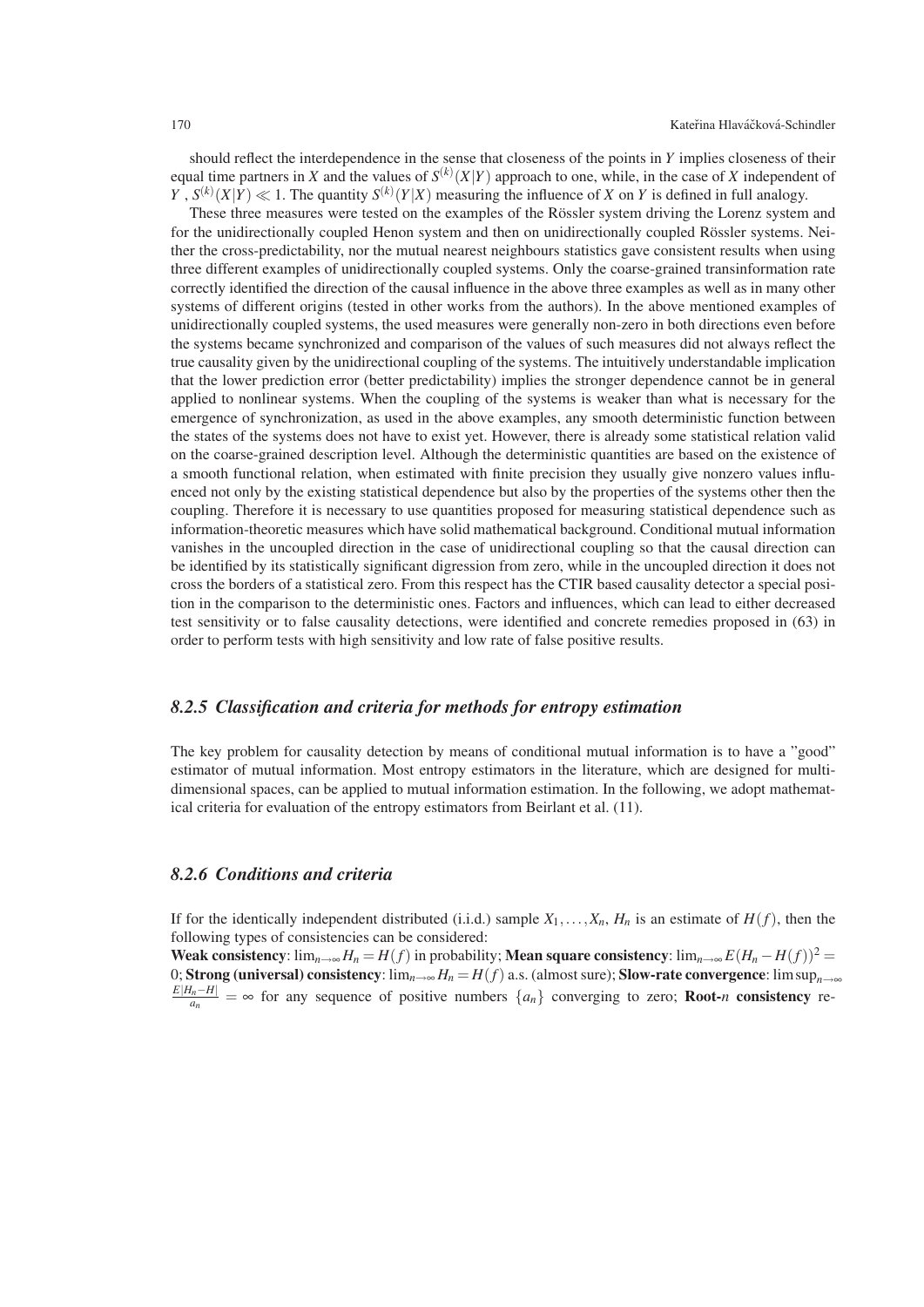sults are either of form of **asymptotic normality**, i.e.  $\lim_{n\to\infty} n^{1/2}(H_n - H(f)) = N(0, \sigma^2)$  convergence in distribution, of  $L_2$  rate of convergence:  $\lim_{n\to\infty} nE(H_n - H(f))^2 = \sigma^2$  or for the consistency in  $L_2$ ,  $\lim_{n\to\infty} E(H_n-H(f))^2=0.$ 

The conditions on the underlying density f are: **Smoothness conditions**: (S1) f is continuous. (S2) f is k times differentiable. Tail conditions: (T1)  $H([X]) < \infty$ , where [X] is the integer part of X. (T2) inf<sub>f(x)>0</sub> f(x) > 0. **Peak conditions**: (P1)  $\int f(\ln f)^2 < \infty$ . (This is also a mild tail condition.) (P2) f is bounded.

Many probability distributions in statistics can be characterized as having maximum entropy and can be generally characterized by Kagan-Linnik-Rao theorem ((44)). When dealing with the convergence properties of estimates, one needs the following definitions. Asymptotically consistent estimator means that the series of the approximants converge in infinity to the function to be approximated (see i.e. (11)). Asymptotically unbiased estimator is that one which is unbiased in the limit.

In (42) we reviewed current methods for entropy estimation. Most of the methods were originally motivated by other questions than detection of causality: by learning theory questions, or by nonlinear dynamics applications. Many of them, although accurate in one or two dimension, become inapplicable in higher dimensional spaces (because of their computational complexity). Here we discuss these methods from their consistency point of view.

### 8.3 Non-parametric entropy estimators

### 8.3.1 Plug-in estimates

Plug-in estimates are based on a consistent density estimate  $f_n$  of f such that  $f_n$  depends on  $X_1, \ldots, X_n$ . Their name "plug-in" was introduced by Silverman (83). A consistent probability density function estimator is substituted into the place of the pdf of a functional. The most used plug-in estimators are integral estimators, resubstitution estimates, splitting date estimates and cross-validation estimates. Strong consistency of integral estimators was proven by Dmitriev and Tarasenko in Ref. (24) and by Prasaka Rao in Ref. (70). The resubstitution estimates have the mean square consistency which was proven by Ahmad and Lin (2). Splitting data estimate have under some mild tail and smoothness condition on f strong consistency for general dimension  $d$  (37). Ivanov and Rozkova showed strong consistency of cross-validation estimates (43). Convergence properties of discrete plug-in estimators were studied by Antos and Kontoyiannis (5) in a more general scope. They proved that for additive functionals, including the cases of the mean, entropy, Rényi entropy and mutual information, satisfying some mild conditions, the plug-in estimates are universally consistent and consistent in  $L_2$  and he  $L_2$ -error of the plug-in estimate is of order  $O(\frac{1}{n})$ . For discrete estimators, the convergence results obtained by Antos and Kontoyiannis (5) are in agreement with the convergence results of the all above mentioned plug-in methods. On the other hand, for a wide class of other functionals, including entropy, it was shown that the universal convergence rates cannot be obtained for any sequence of estimators. Therefore, for positive rate-of-convergence results, additional conditions need to be placed on the class of considered distributions.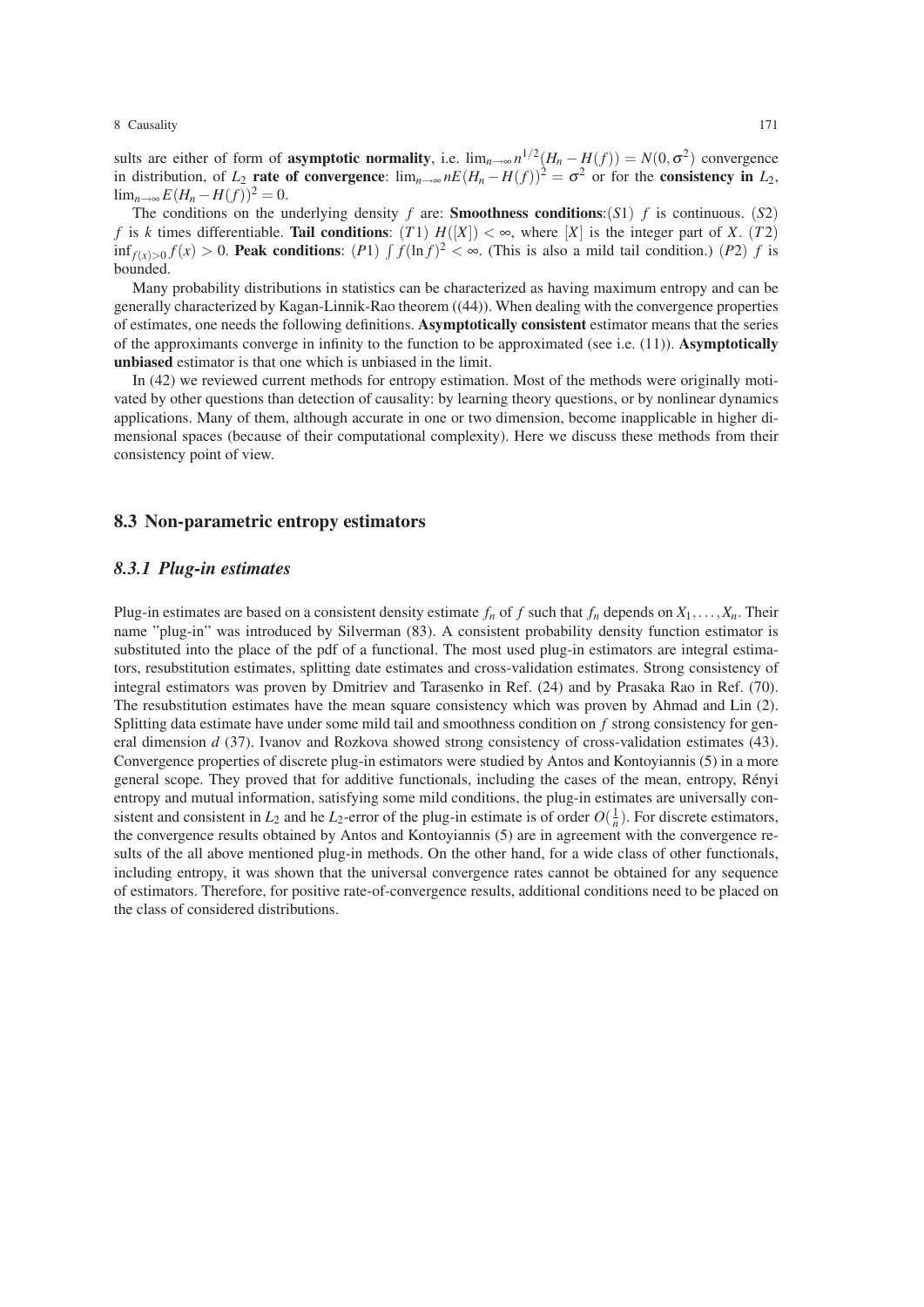### 8.3.2 Entropy estimates based on the observation space partitioning

#### 8.3.2.1 Fixed partitioning

These estimators divide the observation space into a set of partitions. The partition is generated either directly or recursively (iteratively). The algorithms employ a fixed scheme independent of the data distribution or an adaptive scheme which takes the actual distribution of the data into account. The most widely used methods with fixed partitioning are classical histogram methods, where the approximation of the probability distributions  $p(x_i, y_i)$ ,  $p(x_i)$  and  $p(y_i)$  is by a histogram estimation (17). These methods work well only up to three scalars. An insufficient amount of data, occurring especially in higher dimensions, leads to a limited occupancy of many histogram bins giving incorrect estimations of the probability distributions and consequently leads to heavily biased, usually overestimated values of mutual information. Consistency of histogram methods was analysed by Lugosi and Nobel in (52), who presented general sufficient conditions for the almost sure  $L_1$ -consistency of multivariate histogram density estimates based on data-dependent partitions. Analogous conditions guarantee the almost-sure risk consistency of histogram classification schemes based on data-dependent partitions.

#### 8.3.2.2 Adaptive partitioning

#### Marginal equiquantization

Any method for computation of mutual information based on partitioning of data space is always connected with the problem of quantization, i.e. a definition of finite-size boxes covering the state (data) space. The probability distribution is then estimated as relative frequencies of the occurrence of data samples in particular boxes (the histogram approach). A naive approach to estimate the mutual information of continuous variables would be to use the finest possible quantization, e.g., given by a computer memory or measurement precision. One must however keep in mind that a finite number  $N$  of data samples is available. Hence, using a quantization that is too fine, the estimation of entropies and mutual information can be heavily biased - we say that the data are overquantized.

As a simple data adaptive partitioning method, Paluš (60; 58) used a simple box-counting method with marginal equiquantization. The marginal boxes are not defined equidistantly but so that there is approximately the same number of data points in each marginal bin. The choice of the number of bins is, however, crucial. In Ref. (58) Paluš proposed that computing the mutual information  $I<sup>n</sup>$  of n variables, the number of marginal bins should not exceed the  $n+1$ -st root of the number of the data samples, i.e.  $q \leq \sqrt[n+1]{N}$ . The equiquantization method effectively transforms each variable (in one dimension) into a uniform distribution, i.e. the individual (marginal) entropies are maximized and the MI is fully determined by the value of the joint entropy of the studied variable. This type of MI estimate, even in its coarse-grained version, is invariant against any monotonous (and nonlinear) transformation of the data (61). Due to this property, MI, estimated using the marginal equiquantization method, is useful for quantifying dependence structures in data as well as for statistical tests for nonlinearity which are robust against static nonlinear transformations of the data (58).

Darbellay and Vajda (20) demonstrated that MI can be approximated arbitrarily closely in probability and proved the weak consistency. Their method was experimentally compared to maximum-likelihood estimators (Sec. 8.3.6). The partitioning scheme used by Darbellay and Vajda (20) was originally proposed by Fraser and Swinney (28) and in physics literature is referred to as the Fraser-Swinney algorithm, while in the information-theoretic literature as the Darbellay-Vajda algorithm.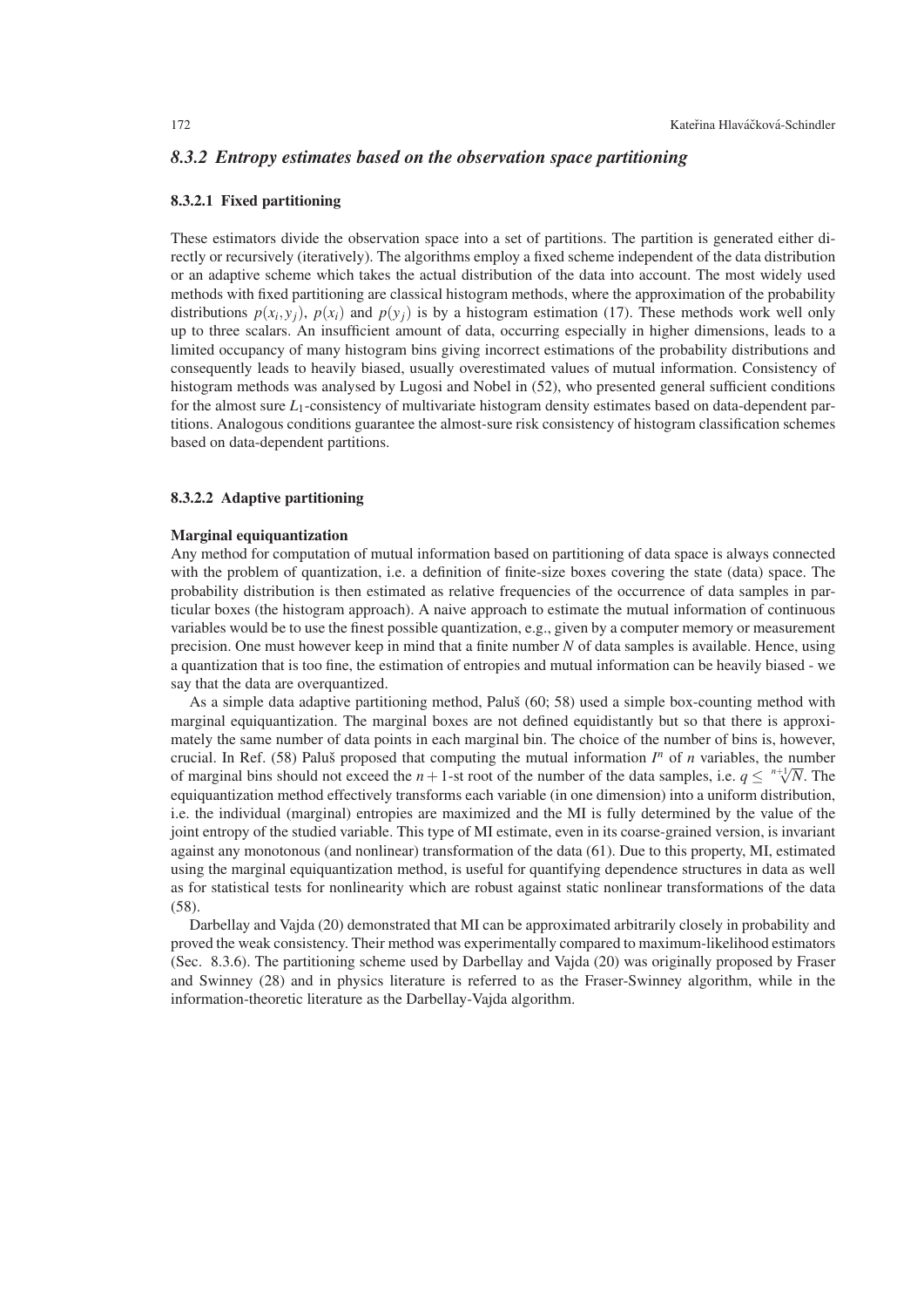# 8.3.3 Ranking

Pompe (69) proposed an estimator of dependencies of a time series based on second order Rényi entropy. Pompe noticed that if the time series is uniformly distributed, some of the desirable properties of Shannon entropy can be preserved for the second order Rényi entropy. Moreover, the second order Rényi entropy can be effectively estimated using the Grassberger-Procaccia-Takens Algorithm (GPTA) (35). The idea of Pompe's entropy is in finding a transformation of an arbitrarily distributed time series to a uniform distribution and is accomplished by sorting the samples using some common fast sorting algorithm. There are no consistency results (even in their weakest form) known.

### 8.3.4 Estimates of entropy and mutual information based on nearest neighbor search

Estimators of Shannon entropy based on k-nearest neighbor search in one dimensional spaces were studied in statistics already almost 50 years ago by Dobrushin (25) but they cannot be directly generalized to higher dimensional spaces. For general multivariate densities, the nearest neighbor entropy estimate is defined as the sample average of the algorithms of the normalized nearest neighbor distances plus the Euler constant. Under the condition (P1) introduced in Section 8.2.6, Kozachenko and Leonenko (47) proved the mean square consistency for general  $d \geq 1$ . Tsybakov and van der Meulen (86) showed root-n rate of convergence for a truncated version of  $H_n$  in one dimension for a class of densities with unbounded support and exponential decreasing tails, such as the Gaussian density.

Leonenko et al.  $(51)$  studied a class of k-nearest-neighbor-based Rényi estimators for multidimensional densities. It was shown that Rényi entropy of any order can be estimated consistently with minimal assumptions on the probability density. For Shannon entropy, and for any  $k > 0$  integer, the expected value of the k-nearest neighbor estimator (including the KSG algorithm described below) converges with the increasing size of data set N to infinity to the entropy of  $f$  if  $f$  is a bounded function (asymptotical unbiasedness). For any  $k > 0$  integer, the k-nearest neighbor estimator converges for the Euclidean metric ( $L_2$  rate of convergence), with the increasing size of data set N to infinity, to the entropy of  $f$  if  $f$  is a bounded function (consistency).

An improvement of KL algorithm for using in higher dimensions was proposed by Kraskov, Stögbauer and Grassberger (KSG) (48). The estimator differs from the KL that it uses different distance scales in the joint and marginal spaces. Any consistency results are not known. A nearest neighbor approach to estimate Kullback-Leibler divergence was studied in (51) and by Wang et al. in (88)and its asymptotical consistency was proven.

#### 8.3.5 Estimates based on learning theory methods

### 8.3.5.1 Motivated by signal processing problems

Entropy and mutual information are often used as a criterion in learning theory. Entropy as a measure of dispersion is applied in many other areas, in control, search, or in the area of neural networks and supervised learning, i.e. Refs. (67), (27), (79). Many of the developed methods belong as well to non-parametric plug-in estimators. Learning theory is interested in computationally simpler entropy estimators which are continuous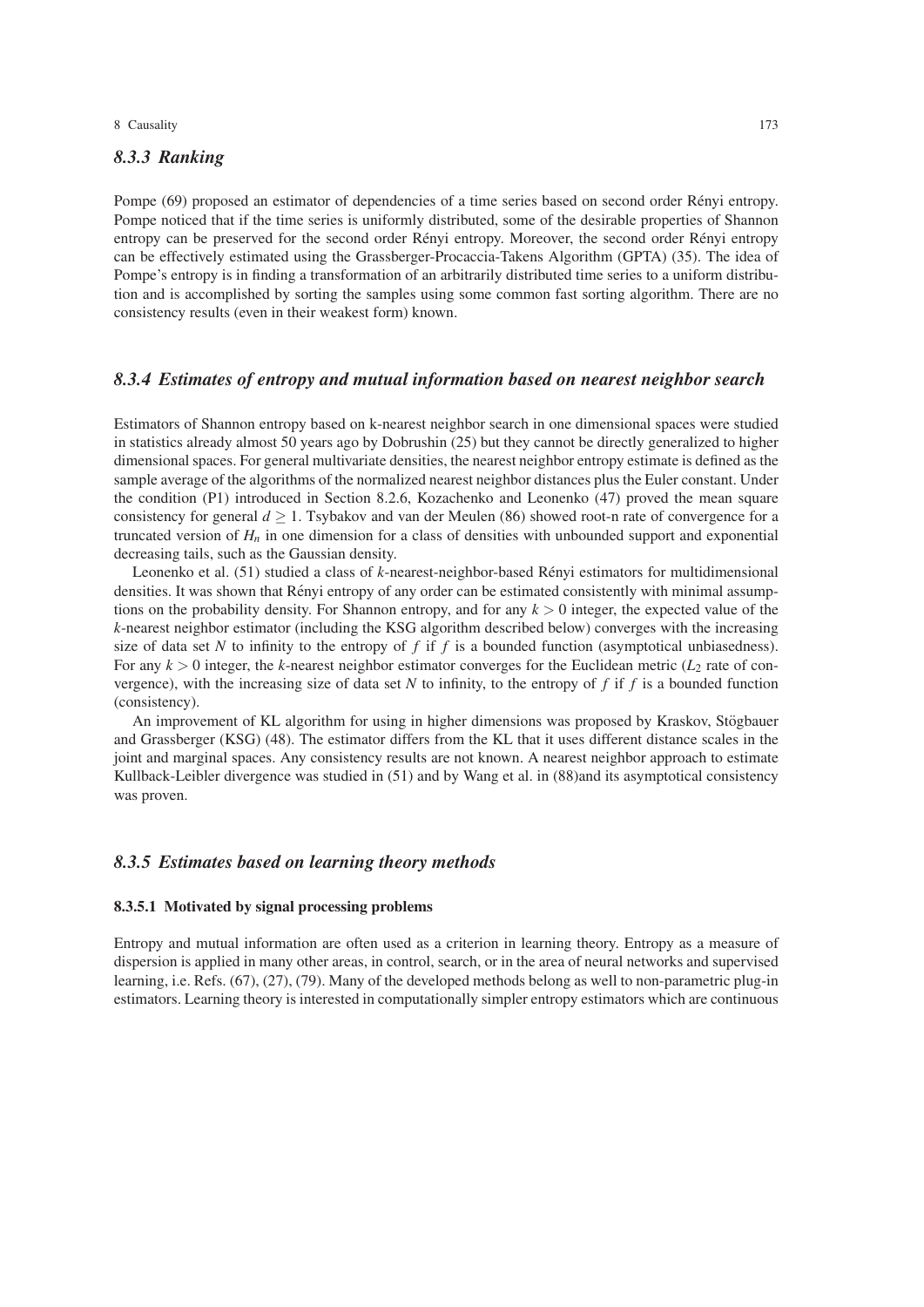and differentiable in terms of the samples, since the main objective is not to estimate the entropy itself but to use this estimate in optimizing the parameters of an adaptive (learning) system. The consistency properties of an estimator are not questioned strictly in this field since for relatively small data sets it is not critical to have a consistent or an inconsistent estimate of the entropy as long as the global optimum lies at the desired solution. These methods work in general also in higher dimensional spaces and therefore can be applicable to mutual information. From the variety of learning theory applications, we mention here the nonparametric estimator of Rényi entropy from Erdogmus (27), based on Parzen (window) estimate (65) and some neural network-based approaches. The former estimator is consistent if the Parzen windowing and the sample mean are consistent for the actual pdf of the iid samples.

#### 8.3.5.2 Estimates by neural network approaches

In the probabilistic networks, the nodes and connections are interpreted as the defining parameters of a stochastic process. The net input to a node determines its probability of being active rather than its level of activation. The distribution of states in a stochastic network of these nodes can be calculated with models from statistical mechanics by treating the net inputs as energy levels. A well-known example of this type of network is Boltzmann Machine (i.e. (41)). The entropy of the stochastic process can then be calculated from its parameters, and hence optimized. The nonparametric technique by Parzen or kernel density estimation leads to an entropy optimization algorithm in which the network adapts in response to the distance between pairs of data samples. Such entropy estimate is differentiable and can therefore be optimized in a neural network, allowing to avoid the limitations encountered with parametric methods and probabilistic networks. The consistency of such method depends on the optimization algorithm.

### 8.3.6 Entropy estimates based on maximum likelihood

When maximizing the likelihood, we may equivalently maximize the log of the likelihood and the number of calculations may be reduced. The log-likelihood is closely related to entropy and Fisher information. Popular methods for maximum likelihood are the Expectation-Maximization (EM) (i.e. Demster et al. (21)) and Improved Iterative Scaling (IIS) algorithms (Berger (12)). These methods are often used in classification tasks, especially in speech recognition. Paninski (64) used an exact local expansion of the entropy function and proved almost sure consistency (strong consistency) for three of the most commonly used discretized information estimators, namely the maximum likelihood (MLE) estimator the MLE with the so-called Miller-Madow bias correction (53), and for the jackknifed version of MLE from Efron and Stein (26).

### 8.3.7 Correction methods and bias analysis in undersampled regime

These entropy estimates are mostly analytical and their bias can be computed. Most of them use Bayesian analysis and are asymptotically consistent (Miller (53), Paninski (64), Nemenman et al. (55)) but there is also another approach from Grassberger (36) applying Poisson distribution.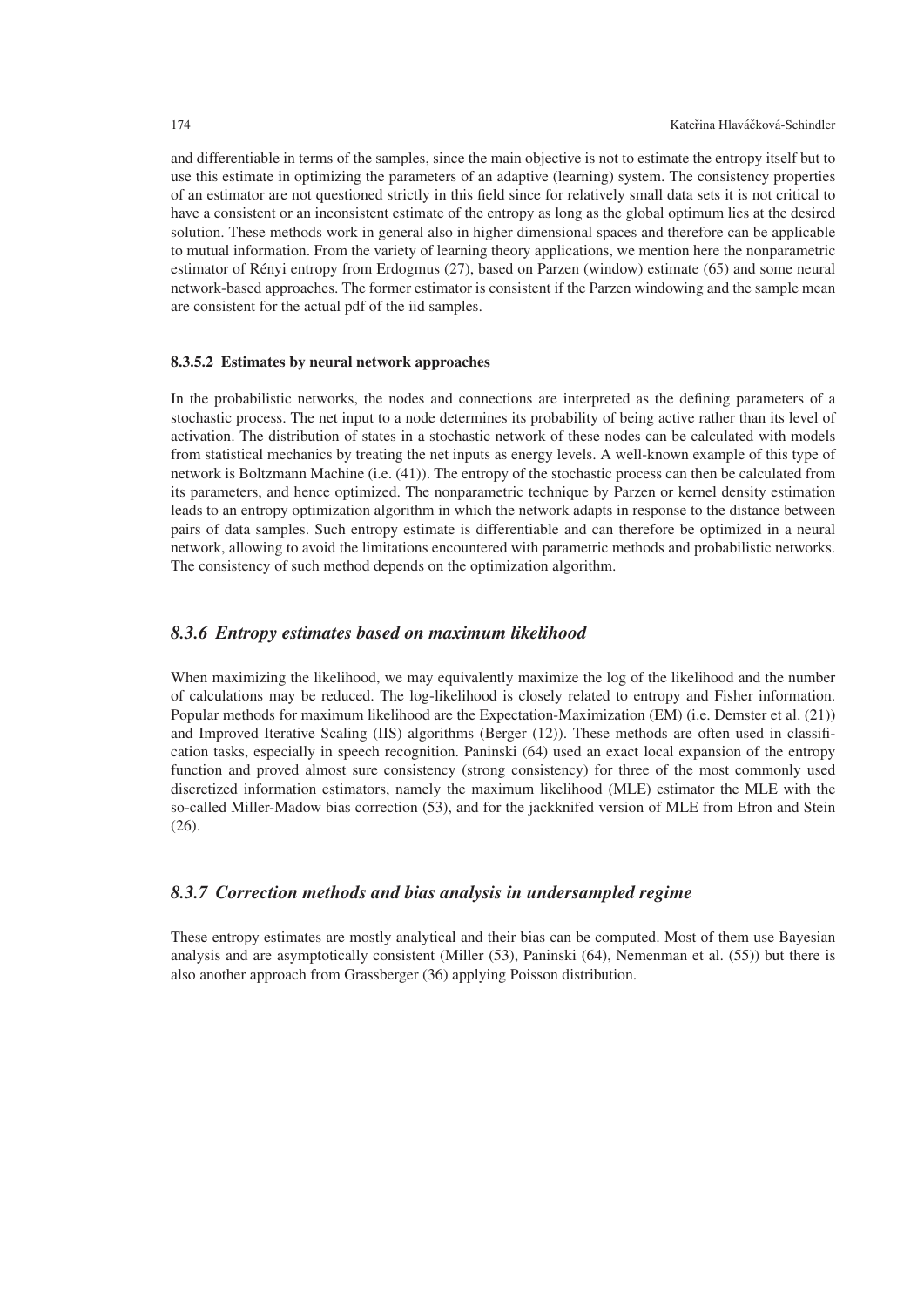### 8.3.8 Kernel methods

#### Kernel density estimation methods (KDE)

Mutual information was first estimated by this approach by Moon et al. (54). The KDE methods have more advantages than the classical histogram methods: they have a better mean square error rate of convergence of the estimate to the underlying density, are insensitive to the choice of origin and the window shapes are not limited to the rectangular window. Kernel density estimator introduced by Silverman (83) in one dimensional space is defined

$$
f(x) = \frac{1}{Nh} \sum_{i=1}^{N} K(\frac{x - x_i}{h}),
$$
\n(8.29)

where h is the kernel width parameter and  $K(x)$  the kernel function. It was shown by Kulkarni et al. in (49) that these estimators are consistent for any dimension.

Prichard and Theiler (71) introduced a method to compute information theoretic functionals based on mutual information using correlation integrals. Correlation integrals were introduced by Grassberger and Procaccia in ((35)). Consistency of this method was proven by Borovkova et al in (15). Schreiber (80) proposed to compute the transfer entropy also using the correlation integrals. (35).

# 8.4 Parametric estimators

Some assumption about either the functional form of the density or about its smoothness can be appropriate in some cases. The most common is to assume that the density has a parametric form. This approach is preferred when there is confidence that the pdf underlying the samples belongs to a known parametric family of pdf's. It is effective when the assumed parametric family is accurate but it is not appropriate in adaptation scenarios where the constantly changing pdf of the data under consideration may not lie in a simple parametric family. Parametric entropy estimation is a two step process. First, the most probable density function is selected from the space of possible density functions. This often requires a search through parameter space (for example maximum likelihood methods). Second, the entropy of the most likely density is evaluated.

Verdugo Lazo and Rathie (87) computed a table of explicit Shannon entropy expressions for many commonly used univariate continuous pdfs. Ahmed and Gokhale (3) extended this table and results to the entropy of several families of multivariate distributions, including multivariate normal, normal, log-normal, logistic and Pareto distributions. Consistent estimators for the parametric entropy of all the above listed multivariate distributions can be formed by replacing the parameters with their consistent estimators (computed by Arnold (7)).

### 8.4.1 Entropy estimators by higher-order asymptotic expansions

This class includes Fourier Expansion, Edgeworth Expansion and Gram-Charlier Expansion and other expansions (38). These methods are recommended especially for distributions which are "close to the Gaussian one" (42). The Edgeworth expansion, similarly as the Charlier-Gram expansion approximates a probability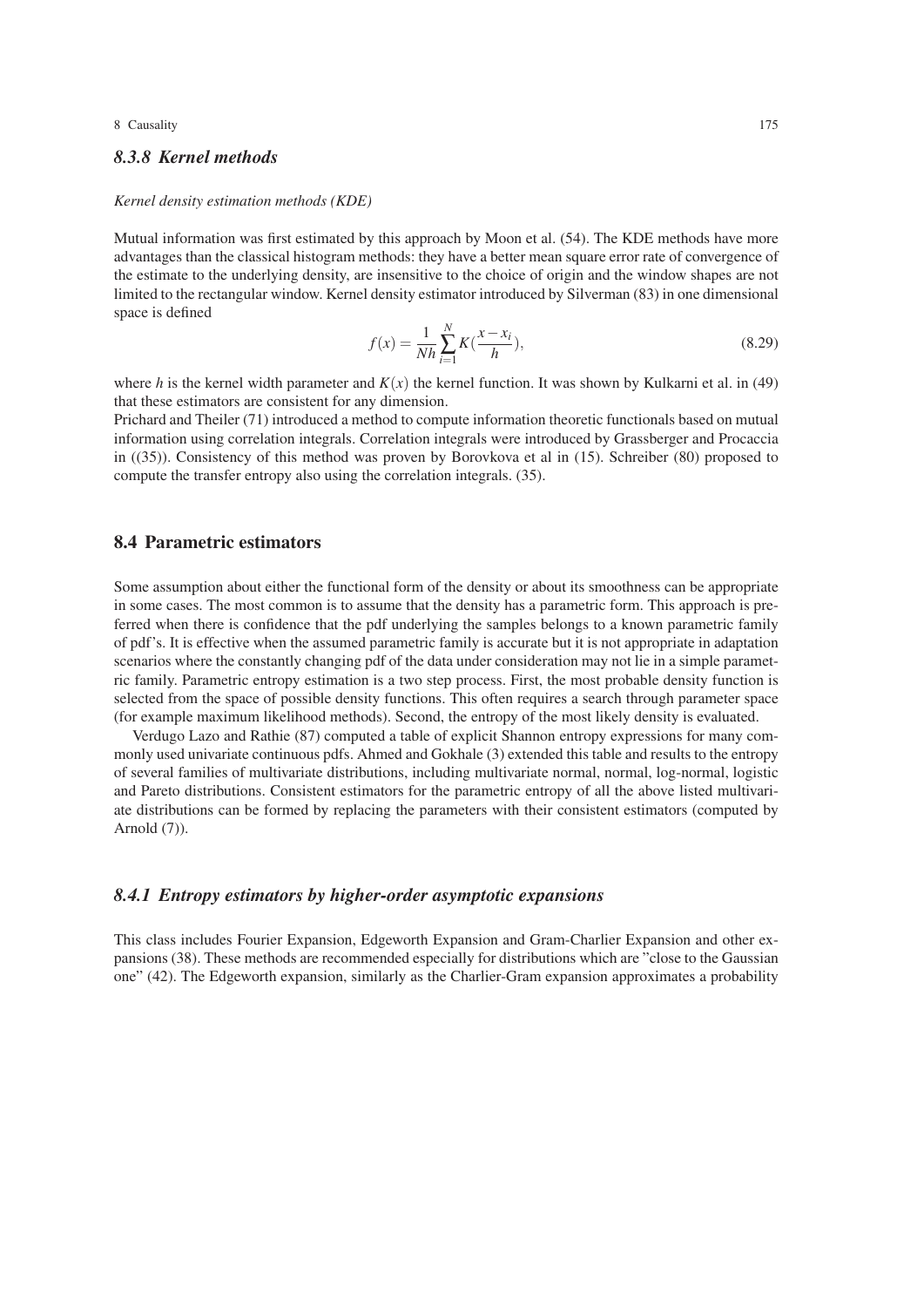distribution in terms of its cumulants. All the three expansion types are consistent, i.e. in infinity converge to the function which they expand, Cramer (19).

#### 8.5 Generalized Granger causality

The classical approach of Granger causality as mentioned in Sec. 1.2 is intuitively based on the temporal properties, i.e. the past and present may cause the future but the future cannot cause the past (31). Accordingly, the causality is expressed in terms of predictability: if the time series  $Y$  causally influences the time series  $X$ , then the knowledge of the past values of  $X$  and  $Y$  would improve a prediction of the present value of X compared to the knowledge of the past values of X alone. The causal influence in the opposite direction can likewise be checked by reversing the role of the two time series. Although this principle was originally formulated for wide classes of systems, both linear and nonlinear systems, the autoregressive modeling framework (Eq. (1)) proposed by Granger was basically a linear model, and such a choice was made primarily due to practical reasons (32). Therefore, its direct application to nonlinear systems may or may not be appropriate.

### 8.5.1 Nonlinear Granger causality

Ancona et al. (4) extended Granger's causality definition to nonlinear bivariate time series. To define linear Granger causality (31), the vector autoregressive model was modeled by radial basis neural networks (16). A directionality index was introduced measuring the unidirectional, bidirectional influence or uncorrelation which was computed again by means of conditional mutual information applying generalized correlation integral (35).

#### 8.5.2 Nonparametric Granger causality

Despite the computational benefit of model-based (linear and/or nonlinear) Granger causality approaches, it should be noted that the selected model must be appropriately matched to the underlying dynamics, otherwise model mis-specification would arise, leading to spurious causality values. A suitable alternative would be to adopt nonparametric approaches which are free from model mismatch problems. We discuss here those nonparametric approaches which can be expressed in the information theoretic terms. Let us first reformulate the Granger causality in information theoretic terms (23; 22): For a pair of stationary, weakly dependent, bivariate time series  $\{X_t, Y_t\}$ , Y is a Granger cause of X if the distribution of  $X_t$  given past observations of X and Y differs from the distribution of  $X_t$  given past observations of X only. Thus  $\{Y_t\}$  is a Granger cause of  $\{X_t\}$  if

$$
F_{X_{t+1}}(x|F_X(t), F_Y(t)) \neq F_{X_{t+1}}(x|F_X(t)),
$$
\n(8.30)

where  $F_{X_{t+1}}$  represents the cumulative distribution function of  $X_{t+1}$  given F, and  $F_X(t)$  and  $F_Y(t)$  represents the information contained in past observations of  $X$  and  $Y$  up to and including time  $t$ . The idea of the Granger causality is to quantify the additional amount of information on  $X_{t+1}$  contained in  $Y_t$ , given  $X_t$ .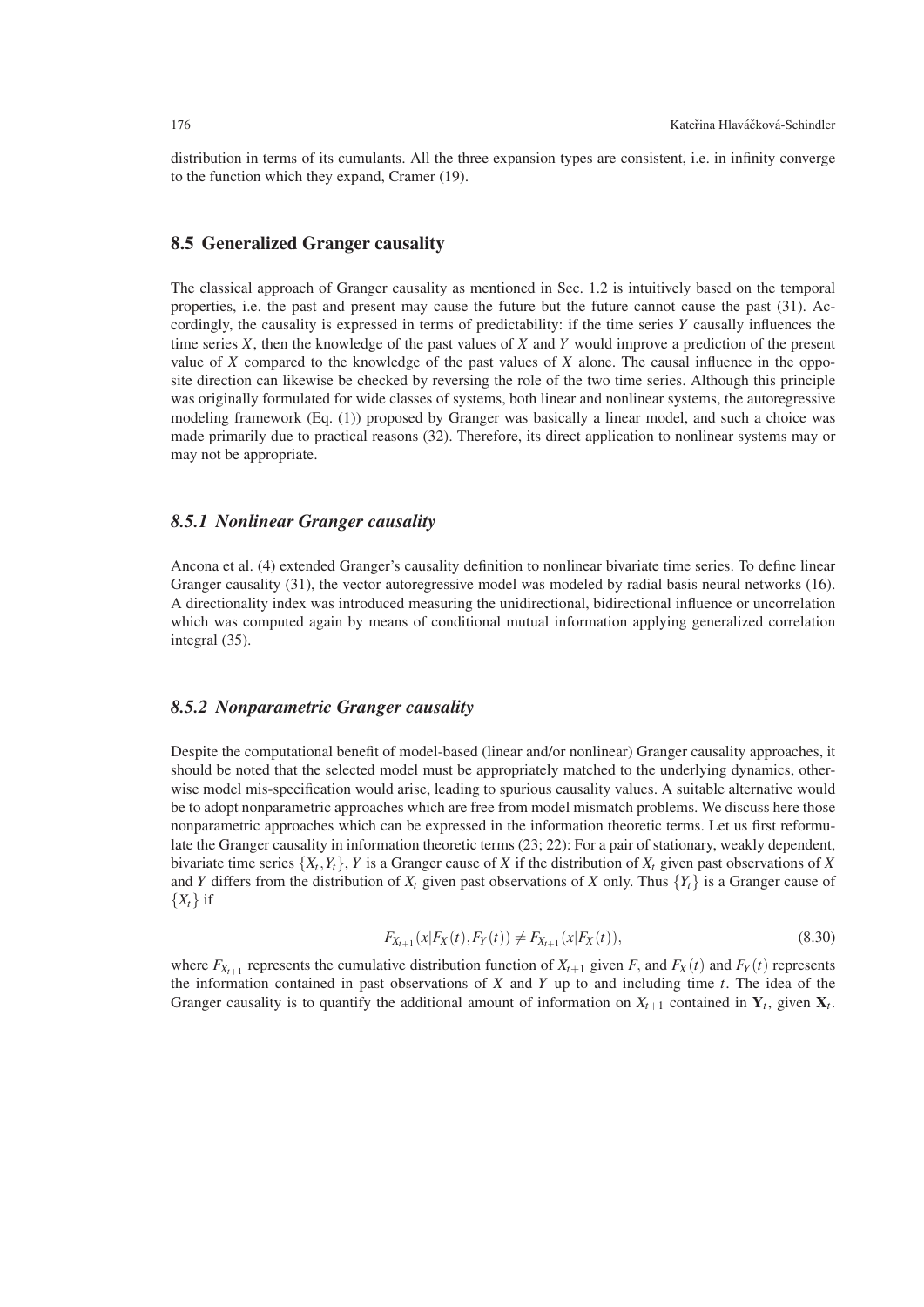Now, the average amount of information which a random variable  $X$  contains about another random variable Y can be expressed in terms of generalized correlation integrals (see the equivalent Eq. (9)) as  $I_q(X, Y)$  =  $\ln C_q(X,Y) - \ln C_q(Y)$  where the generalized correlation integral (35),  $C_q$  can be estimated by

$$
C_q(\mathbf{X}, \varepsilon) = \frac{1}{N(N-1)^{q-1}} \sum_{j=1}^N \left[ \sum_{i \neq j} \Theta(||X_j - X_i|| - \varepsilon) \right]^{q-1};
$$
\n(8.31)

 $\Theta$  is the Heaviside function,  $\Vert \cdot \Vert$  a norm and the last term is related to kernel density estimation. The extra amount of information that  $Y_t$  contains about  $X_{t+1}$  in addition to the information already contained in  $X_t$  will be measured by the information theoretic measure of Granger causality:  $I_{Y\to X}^{GC} = I(X_t, Y_t; X_{t+1}) - I(X_t, Y_t; X_{t+1}) - I(X_t, Y_t; X_{t+1}) - I(X_t, Y_t; X_{t+1})$  $I(X_t; X_{t+1}) = \ln C(X_t, Y_t, X_{t+1}) - \ln C(X_t, X_{t+1}) - \ln C(X_t, Y_t) + \ln C(X_t).$ 

In order to obtain statistical significance, bootstrapping procedure is recommended to check if the statistic is significantly larger than zero (22).

Here the causality measure is based on conditional entropy, and unlike mutual or time-lagged information measures, can distinguish actually transported information from that produced as a response to a common driver or past history (80). Interestingly, these entropies can be expressed in terms of generalized correlation integrals whose nonparametric estimation is well known. Correlation integral based nonparametric Granger causality test was originally proposed by Baek and Brock (9) and then later modified by Hiemstra and Jones (39) in the field of econometrics. More details to this method can be found in (42).

### 8.6 Conclusion

The main objective of this paper was to show that information theory and information theoretical measures, in particular conditional mutual information, can detect and measure causal link and information flow between observed variables. However, it opens a more difficult question: How to reliably estimate these measures from a finite data set? Research literature abounds with various estimators with a diverse range of assumptions and statistical properties. Theoretically, for a good entropy estimator, the condition of consistency seems to be important. However, it should be noted that the conditions for desired consistency might be too restrictive for an experimental environment. Accordingly, we also critically reviewed those methods which have surprisingly good overall performance (i.e. small systematic and statistical error for a wide class of pdfs) though their consistency properties are not yet known. Last but not least, let us mention some informal comments on the detection of causality which are relevant to any causality measure applied. One needs to be extra careful before claiming a causal relationship between observed variables. From the viewpoint of establishing new models, inferences and control strategies, establishing a causal relationship is always tempting. However, one has to first carefully scrutinize the statistical properties of the observed data sequences and the completeness of the model or the assumptions necessary for the estimation of the information theoretic measures. Otherwise, spurious results could often be obtained (i.e. as discussed in Section 8.2.4). Despite these precautionary remarks, we would like to stress again that there are enough good reasons, contrary to B. Russel's arguments (75), to investigate causality, offering numerous applications in natural and physical sciences.

Acknowledgements The author thanks her colleagues M. Paluš, M. Veimelka and J. Bhattacharya for their valuable discussions and for the support of the Czech Grant Agency by project MSMT CR 2C06001 (Bayes).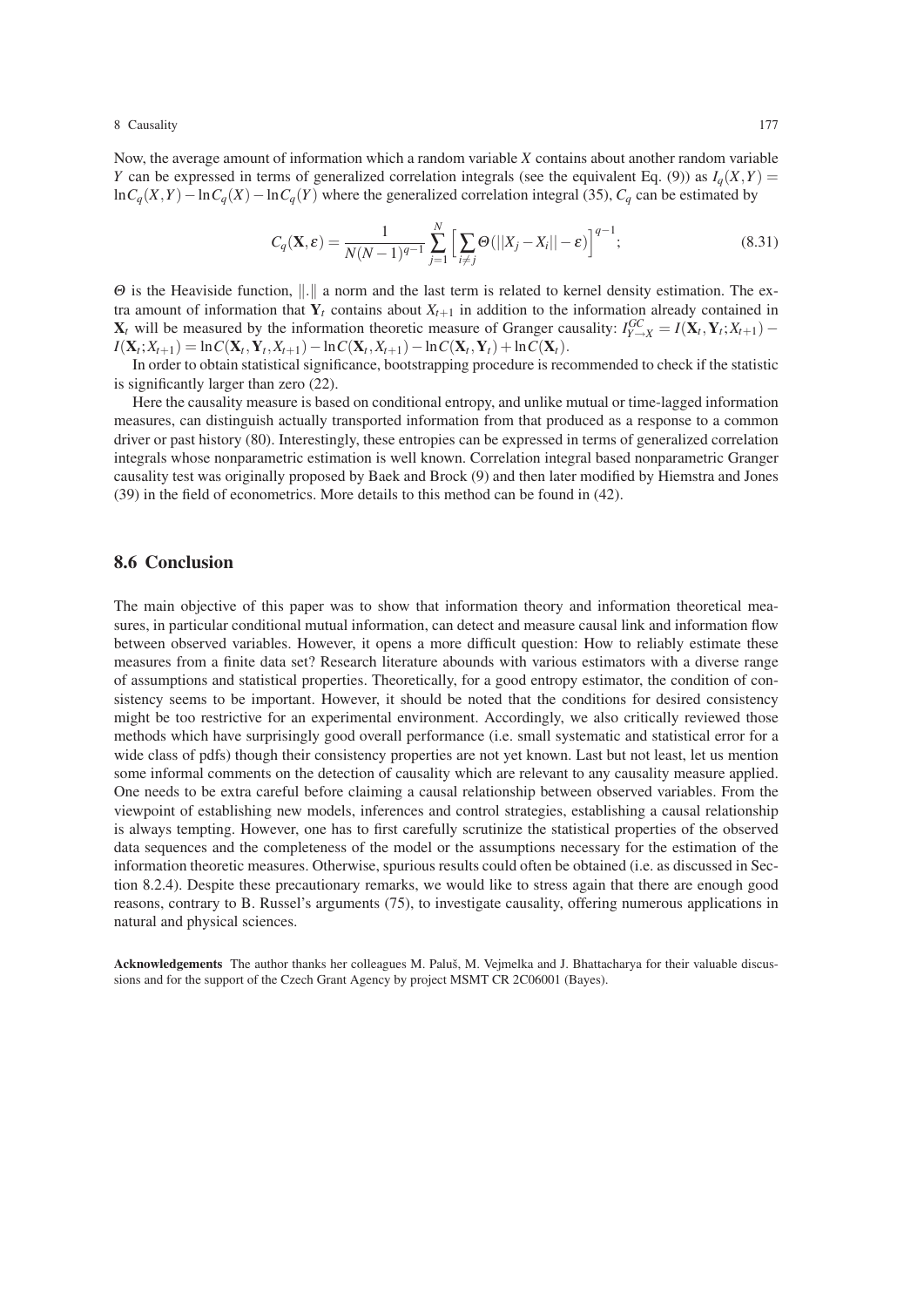#### References

- [1] Abarbanel, H.D.I.: Introduction to Nonlinear Dynamics for Physicists. In: Lecture Notes in Physics. World Scientific, Singapore (1993)
- [2] Ahmad, I.A., Lin, P.E.: A nonparametric estimation of the entropy for absolutely continuous distributions. IEEE Transaction on Information Theory 22, 372-375 (1976)
- [3] Ahmed, N.A., Gokhale, D.V.: Entropy expressions and their estimators for multivariate distributions. IEEE Transaction on Information Theory 35, 688-692 (1989)
- [4] Ancona, N., Marinazzo D., Stramaglia, S.: Radial basis function approach to nonlinear Granger causality of time series. Physical Review E 70, 056221 (2004)
- [5] Antos A., Kontoyiannis, I.: Convergence properties of functional estimates for discrete distributions. Random Structures and Algorithms, Special issue: Average-Case Analysis of Algorithms 19, 163-193 (2002)
- [6] Aparicio, F.M, Escribano, A.:Information-theoretic analysis of serial dependence and cointegration. Studies in Nonlinear Dynamics and Econometrics 3, 119-140 (1998)
- [7] Arnold, B.C.: Pareto Distributions. International Co-Operative Publishing House, Burtonsvile, MD, 1985
- [8] Arnhold, J., Grassberger, P., Lehnertz, K., Elger, C.E.: A robust method for detecting interdependences: Application to intracranially recorded EEG. Physica D 134, 419–430 (1999)
- [9] Baek, E.G., Brock, W.A.: A general test for nonlinear Granger causality: Bivariate model, Working paper, Iowa State University and University of Wisconsin, Madison (1992)
- [10] Baghli, M.: A model-free characterization of causality. Economics Letters 91, 380–388 (2006)
- [11] Beirlant, J., Dudewitz, E.J., Györfi, L., van der Meulen, E.C.: Nonparametric entropy estimation: An overview, Int. J. Math. And Statistical Sciences, 6, 17-39 (1997)
- [12] Berger, A.: The improved iterative scaling algorithm: A gentle introduction (http://www.cs.cmu.edu/afs/cs/user/aberger/www/ps/scaling.ps (1997)
- [13] Blinowska, K.J., Kus, R., Kamin´ski, M.: Granger causality and information flow in multivariate processes. Phys.Rev. E 70, 050902(R) (2004)
- [14] Boccaletti, S., Kurths, J., Osipov, G., Valladares, D.L., Zhou, C.S.: The synchronization of chaotic systems. Physics Reports 366, 1-101 (2002)
- [15] Borovkova, S., Burton, R., Dehling, H.: Consistency of the Takens estimator for the correlation Dimension. Annals of Applied Probability 9 2, 376-390 (1999)
- [16] Broomhead, D.S., Lowe, D.: Multivariate functional interpolation and adaptive networks. Complex Systems 2, 321-355 (1988)
- [17] Butte, A.J., Kohane, I.S.: Mutual information relevance networks: Functional genomic clustering using pairwise entropy measurements, Pac. Symp. Biocomput. 418-29 (2000)
- [18] Chen, Y., Rangarajan, G., Feng, J., Ding, M: Analyzing mulitiple nonlinear time series with extended Granger causality. Phys. Lett. A 324, 26-35 (2004)
- [19] Cramer, H. On the composition of elementary errors. Skand. Aktuarietidskr. 11, 13-4 and 141-80 (1928)
- [20] Darbellay G., Vajda, I.: Estimation of the information by an adaptive partitioning of the observation space. IEEE Transaction on Information Theory 45, 1315-1321 (1999)
- [21] Dempster, A., Laird, N., Rubin, D.: Maximum likelihood from incomplete data via the EM algorithm. Journal of the Royal Statistical Society B 39, 138 (1977)
- [22] Diks, C., DeGoede, J.: A general nonparametric bootstrap test for Granger causality. In: Global Analysis of Dynamical Systems, Chapter 16, Broer, Krauskopf and Vegter (eds.), 391-403 (2001)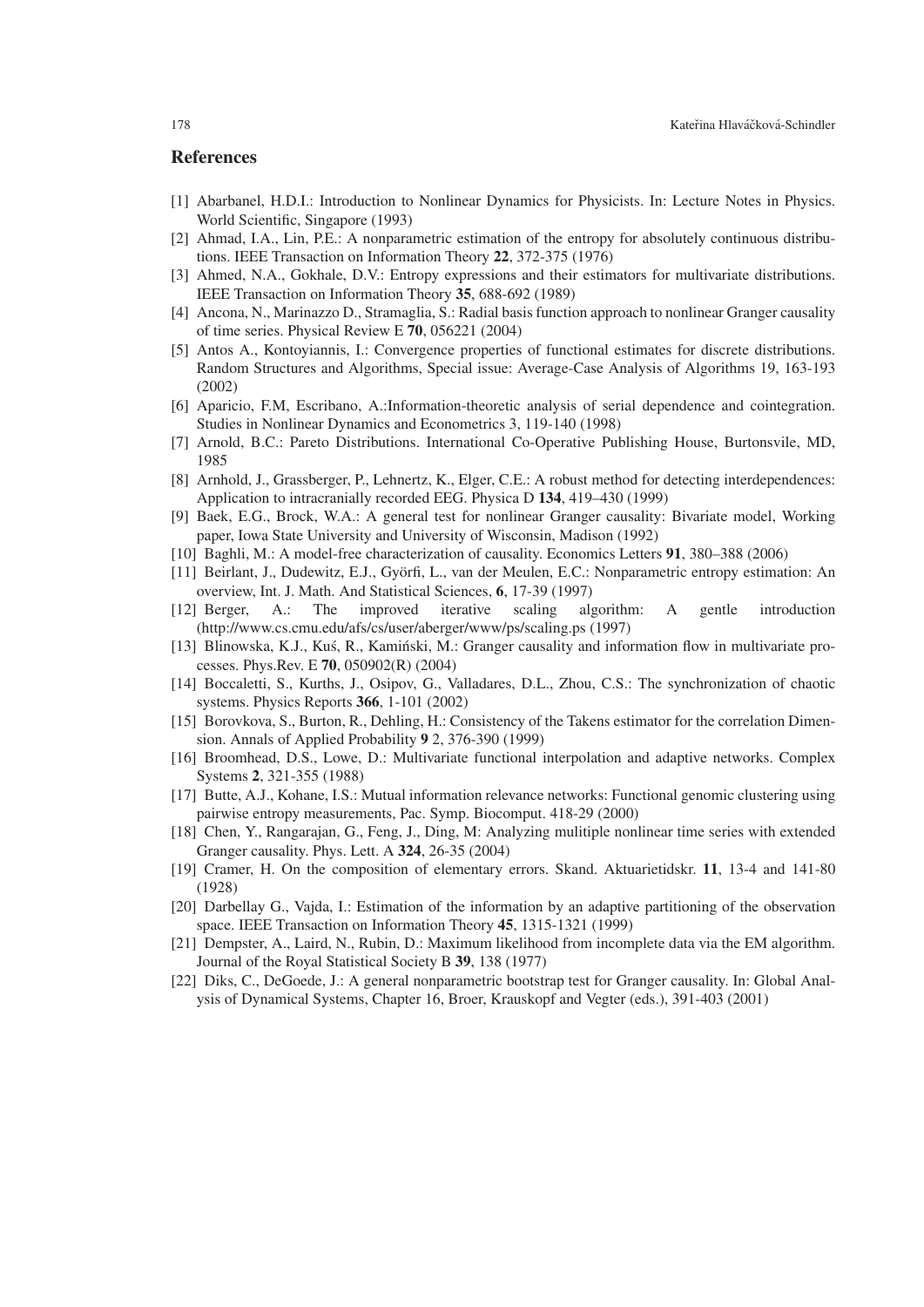- [23] Diks, C., Panchenko, V.: A note on the Hiemstra-Jones test for Granger non-causality. Studies in Nonlinear Dynamics and Econometrics 9 4, 1-7 (2005)
- [24] Dmitriev, Y.G., Tarasenko, F.P.: On the estimation functions of the probability density and its derivatives. Theory Probab. Appl. 18, 628-633 (1973)
- [25] Dobrushin, R.L.: A simplified method of experimentally evaluating the entropy of a stationary sequence. Teoriya Veroyatnostei i ee Primeneniya 3, 462-464 (1958)
- [26] Efron, B., Stein, C.: The jackknife estimate of variance, Annals of Statistics 9,586-596, (1981)
- [27] Erdogmus, D.: Information theoretic learning: Renyi's Entropy and its Application to Adaptive System Training, PhD thesis, University of Florida, 2002
- [28] Fraser, A., Swinney, H.: Independent coordinates for strange attractors from mutual information. Phys. Rev. A 33 11341140 (1986)
- [29] German, A., Carlin, J.B., Stern, H.S., Rubin, D.B.: Bayesian Data Analysis. Chapman and Hall/A CRC Press Company, Texts in Statistical Science Series, 2004
- [30] Geweke, J.: Inference and causality in economic time series models. In: Handbook of Econometrics, Griliches, Z., Intriligator, M.D. (eds.), North-Holland, vol. 2, 1101–1144 (1984)
- [31] Granger, C.W.J.: Investigating causal relations by econometric and cross-spectral methods, Econometrica 37 424-438 (1969)
- [32] Granger, C.W.J., Newbold, P.: Forecasting Economic Time Series. Academic Press, New York,(1977)
- [33] Granger, C.W.J.: Testing for causality: A personal viewpoint, Journal of Economic Dynamics and Control 2, 329-352 (1980)
- [34] Granger, C.W.J.: Time series analysis, cointegration, and applications. Nobel Lecture, December 8, 2003. In: Les Prix Nobel. The Nobel Prizes 2003, Frängsmyr, T. (ed.), (Nobel Foundation, Stockholm, 2004) pp. 360–366. http://nobelprize.org/nobel prizes/economics/laureates/2003/granger-lecture.pdf
- [35] Grassberger, P., Procaccia, I.: Measuring of strangeness of strange attractors, Physica D 9, 189-208 (1983)
- [36] Grassberger, P.: Finite sample corrections to entropy and dimension estimates, Phys. Lett. A 128, 369- 373 (1988)
- [37] Györfi, L., Van der Meulen, E.C.: On nonparametric estimation of entropy functionals. In: Nonparametric Functional Estimation and Related Topics, G. Roussas (ed.), pp. 81-95. Kluwer Academic Publisher, Amsterdam (1990)
- [38] Haykin, S.:Neural Networks: A Comprehensive Foundation. Second Edition. Prentice Hall, Englewood Cliffs, NJ (1998)
- [39] Hiemstra, C., Jones, J.D.: Testing for linear and nonlinear Granger causality in the stock pricevolume relation. Journal of Finance 49, 1639-1664 (1994)
- [40] Hinrichs, H., Heinze, H.J., Schoenfeld, M.A.: Causal visual interactions as revealed by an information theoretic measure and fMRI, NeuroImage 31, 1051–1060 (2006)
- [41] Hinton, G., Sejnowski, T.: Learning and relearning in Boltzmann machines In: Parallel Distributed procesing, Rumelhart, D., and J. McClelland J. (eds.) MIT Press, Cambridge, 1986, Vol 1, Chapter 7, pp. 282-317.
- [42] Hlaváčková-Schindler, K., Paluš, M., Vejmelka, M., Bhattacharya, J.: Causality detection based on information-theoretic approaches in time series analysis, Physics Reports 441 (1), 1-46 (2007) – doi:10.1016/j.physrep.2006.12.004
- [43] Ivanov, A.V., Rozhkova, A.: Properties of the statistical estimate of the entropy of a random vector with a probability density. Problems of Information Transmission 10, 171-178 (1981)
- [44] Kagan, A.M., Linnik, Y.V., Rao, C.R.: Characterization Problems in Mathematical Statistics. Wiley, New York (1973)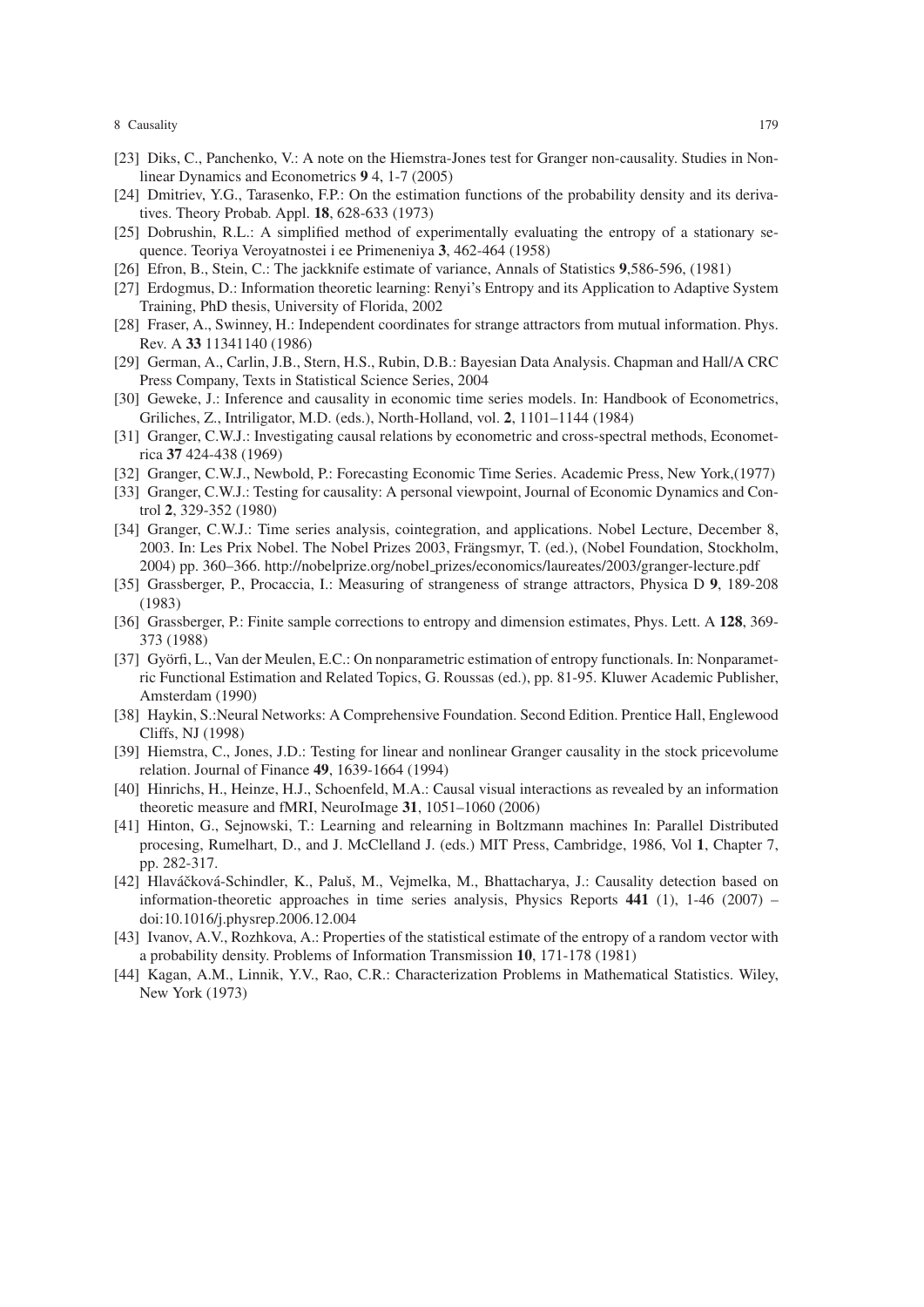- [45] Katura, T., Tanaka, N., Obata, A., Sato, H., Maki, A.: Quantitative evaluation of interrelations between spontaneous low-frequency oscillations in cerebral hemodynamics and systemic cardiovascular dynamics. Neuroimage 31, 1592-1600 (2006)
- [46] Kolmogorov, A.N.: Entropy per unit time as a metric invariant of automorphism. Dokl. Akad. Nauk SSSR 124, 754–755 (1959)
- [47] Kozachenko, L.F., Leonenko, N.N.: Sample estimate of the entropy of a random vector. Problems of Information Transmission 23, 95-100 (1987)
- [48] Kraskov, A., Stögbauer H., Grassberger, P.: Estimation mutual information. Physical Review E 69, 066138 (2004)
- [49] Kulkarni, S.R., Posner, S.E. , Sandilya, S.: Data-dependent k−NN and kernel estimators consistent for arbitrary processes. IEEE Transactions on Information Theory Vol. 48 , No. 10 (2002)
- [50] Kullback, S., Leibler, R.A.: On information and sufficiency. Annals of Mathematical Statistics 22, 79- 86 (1951)
- [51] Leonenko, N., Pronzato, L., Savani, V.: A class of Rényi information estimators for multidimensional densities. Laboratoire I3S, CNRS–Universit de Nice-Sophia Antipolis, Technical report I3S/RR-2005- 14-FR (2005)
- [52] Lugosi,G., Nobel, A.: Consistency of data-driven histogram methods for density estimation and classification. Ann. Statist. Vol. 24, No. 2, 687-706 (1996)
- [53] Miller, G.: Note on the bias of information estimates. In: Quastler, H. (ed.) Information theory in psychology II-B, (Glencoe, IL, pp.95-100, Free Press (1955)
- [54] Moon, Y., Rajagopalan, B., Lall, U.: Estimation of mutual information using kernel density estimators. Physical Review E 52, 2318-2321 (1995)
- [55] Nemenman, I., Bialek, W., de Ruyter van Stevenick, R.: Entropy and information in neural spike trains: progress on sampling problem. Physical Review E 69, 056111 (2004)
- [56] Otsuka, K., Miyasaka, Y., Kubota, T.: Formation of an information network in a self-pulsating multimode laser. Phys. Rev. E 69, 046201 (2004)
- [57] Paluš, M., Komárek, V., Hrnčíř, Z., Štěrbová, K.: Synchronization as adjustment of information rates: Detection from bivariate time series. Phys. Rev. E 63, 046211 (2001)
- [58] Paluš, M.: Testing for nonlinearity using redudancies: Quantitative and qualitative aspects. Physica D 80, 186-205 (1995)
- [59] Paluš, M.: Coarse-grained entropy rates for characterization of complex time series. Physica D 93, 64-77 (1996)
- [60] Paluš, M.: Identifying and quantifying chaos by using information-theoretic functionals. In: Time series prediction: Forecasting the future and understanding the past, Weigend, A.S., Gershenfeld, N.A.(eds.) Santa Fe Institute Studies in the Sciences of Complexity, Proc. Vol XV., Addison-Wesley, Reading, MA, 1993 pp. 387-413
- [61] Paluš, M.: Detecting nonlinearity in multivariate time series. Phys. Lett. A 213, 138-147 (1996)
- [62] Paluš, M., Hoyer, D.: Detecting nonlinearity and phase synchronization with surrogate data. IEEE Engineering in Medicine and Biology 17, 40-45 (1998)
- [63] Paluš, M., Vejmelka, M.: Directionality of coupling from bivariate time series: How to avoid false causalities and missed connections. Phys. Rev. E 75 (2007) 056211 – doi:10.1103/PhysRevE.75.056211
- [64] Paninski, L.: Estimation of entropy and mutual information. Neural Computation 15, 1191-1253 (2003)
- [65] Parzen, E.: On estimation of a probability density function and mode. In: Time Series Analysis Papers (Holden-Day, Inc., San Diego, California (1967)
- [66] Pearl, J.: Causality: Models, Reasoning and Inference. Cambridge University Press, New York (2000)